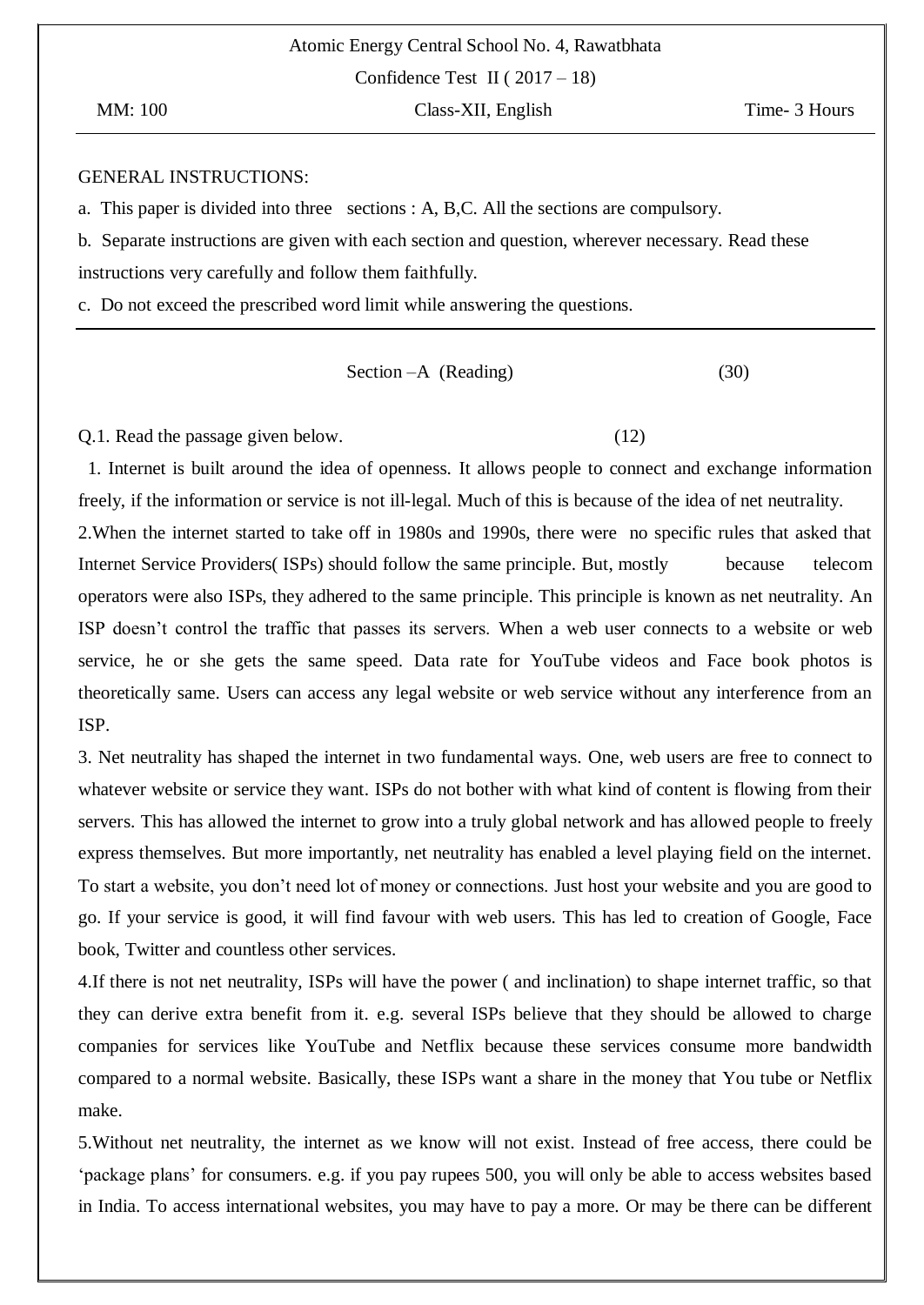connection speed for different type of content, depending on how much you are paying for the service and what 'add-on package' you have bought.

6.Lack of net neutrality, will also spell doom for innovation on the web. It is possible that ISPs will charge web companies to enable faster access to their websites. Those who don"t pay may see that their websites will open slowly. This means bigger companies like Google will be able to pay more to make access to YouTube or Google+ faster for web users, but a start – up that wants to create a different and better video hosting site may not be able to do that.

7. Legally, the concept of net neutrality doesn"t exist in India. Sunil Abraham, Director of Centre for Internet and Society in Bangalore, says that Telecom Regulatory Authority of India (TRAI), which regulates the telecom industry , has tried to come up with some rules regarding net neutrality several times. e.g.it invited comments on the concept of net neutrality from industry bodies and stakeholders in 2006.But no formal rules have been formed to uphold and enforce net neutrality.

8. However, despite lack of formal rules, ISPs in India mostly adhere to the principle of net neutrality. There have been some incidents where Indian ISPs have ignored net neutrality, but these are few and far between.

- **(A)**On the basis of your understanding of the above passage , answer each of the questions given below with the help of the options that follow.  $(1x4 = 4)$
- (i) Which of the following statements is true about ISPs?
- a. ISPs run on specific rules and regulations
- b. ISPs are not responsible for controlling the internet jamming
- c. ISP interferes in the usage and accessibility of legal websites
- d. ISP is responsible for monitoring the kind of content flowing through the internet

(ii) Without net neutrality, how will one be able to access the internet?

a.There will be no access to internet

b.One will have to travel miles to use the web

- c.By opting for "package plans" by ISPs to access the web
- d.None of the above

(iii)What problem will the start – ups face in case the law of net neutrality is not enforced?

a.They will have to pay more to the ISPs

- b.They will face funding problems
- c. They won"t be able to prototype the idea of better and innovative sites

d.All of the above

(iv)What does the passage and the writer talk about ?

a. The advantages of internet to mankind.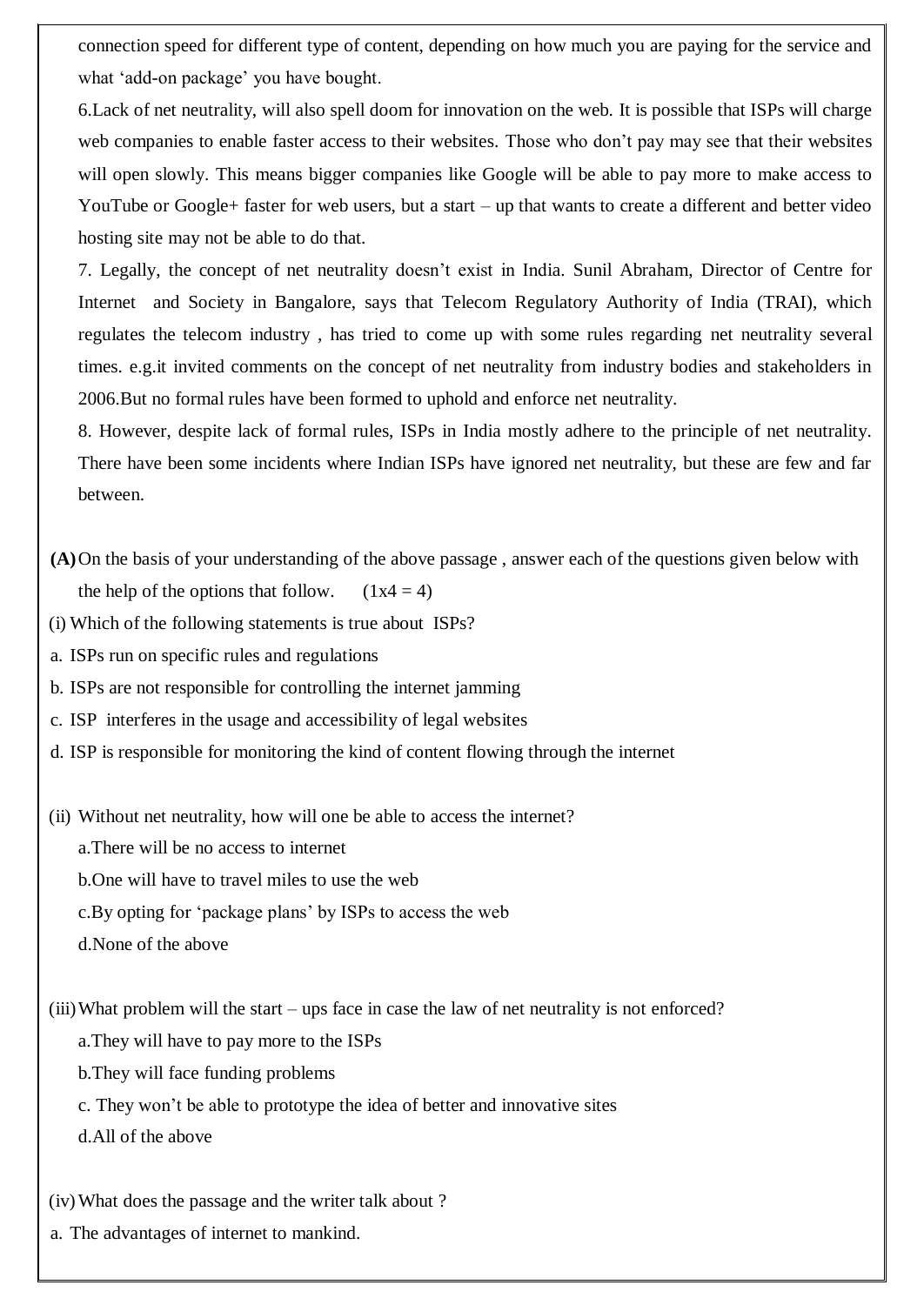b. Importance of net neutrality and its enforcement as law

c. Evolution of start – ups

d. All of the above

- **(B)** Answer the following questions briefly.  $(1x6=6)$
- i. What has made internet emerge as a global network?
- ii. How is lack of net neutrality supposed to affect the growth of start ups?
- iii. What do you understand by the phrase 'level playing field' in the passage?
- iv. DO ISPs support the concept[t of net neutrality? Why or why not?
- v. What efforts has the TRAI ever made for enforcement of net neutrality and were they successful?
- vi.What are the "package plans" the author talks about in the passage?
	- (C) Find words from the passage which mean the same as each of the following.  $(1x2=2)$
	- i. something of utmost importance ( para 3)
	- ii. a person with an interest or concern in something ( para 7)

Q.2. Read the passage given below and answer the questions that follow. (10)

The facts about Child Care Policy have also shifted dramatically over the past 25 years. The nation now has a family leave law, albeit one that is woefully inadequate by international standards. Expansions of Head Start and the establishment of Early Head Start , alongside the growth of state pre-kindergarten programmes, are promising developments. Federal and state expenditures on – and funding streams for – child care have also grown substantially, but with minimal restrictions on where dollars are spent. The Federal Government started this trend in 1990 with the passage of the Child Care and Development Block Grant. That programme prioritized access and a market-based (voucher) approach to child care for lowincome families, with minimal attention to quality protections or improvements.

Yet the triad of pressing policy issues that we raised in 1990 – quality, affordability and caregiver working conditions – remains in urgent need of attention today. While there has been growing attention to the quality of early-childhood settings in the form of state Early Learning Standards and Quality and Improvement Rating Systems, there is still no assurance that any child in any early care and education setting in the United States will experience safe, developmentally supportive care and education. Wide variation in child care quality remains the norm both across and within different types of settings in different states. Tensions between access and quality are still severe.

Parent fees for child care have doubled since 1997; the share of family income subsumed by child care costs still shows a gaping disparity between non-poor (7.6%) and poor (30.1%) families. Child care workers and teachers continue to earn wages that hover near the poverty line and fall well below those of elementary school teachers, even among comparably degreed teachers. Not surprisingly, child care staff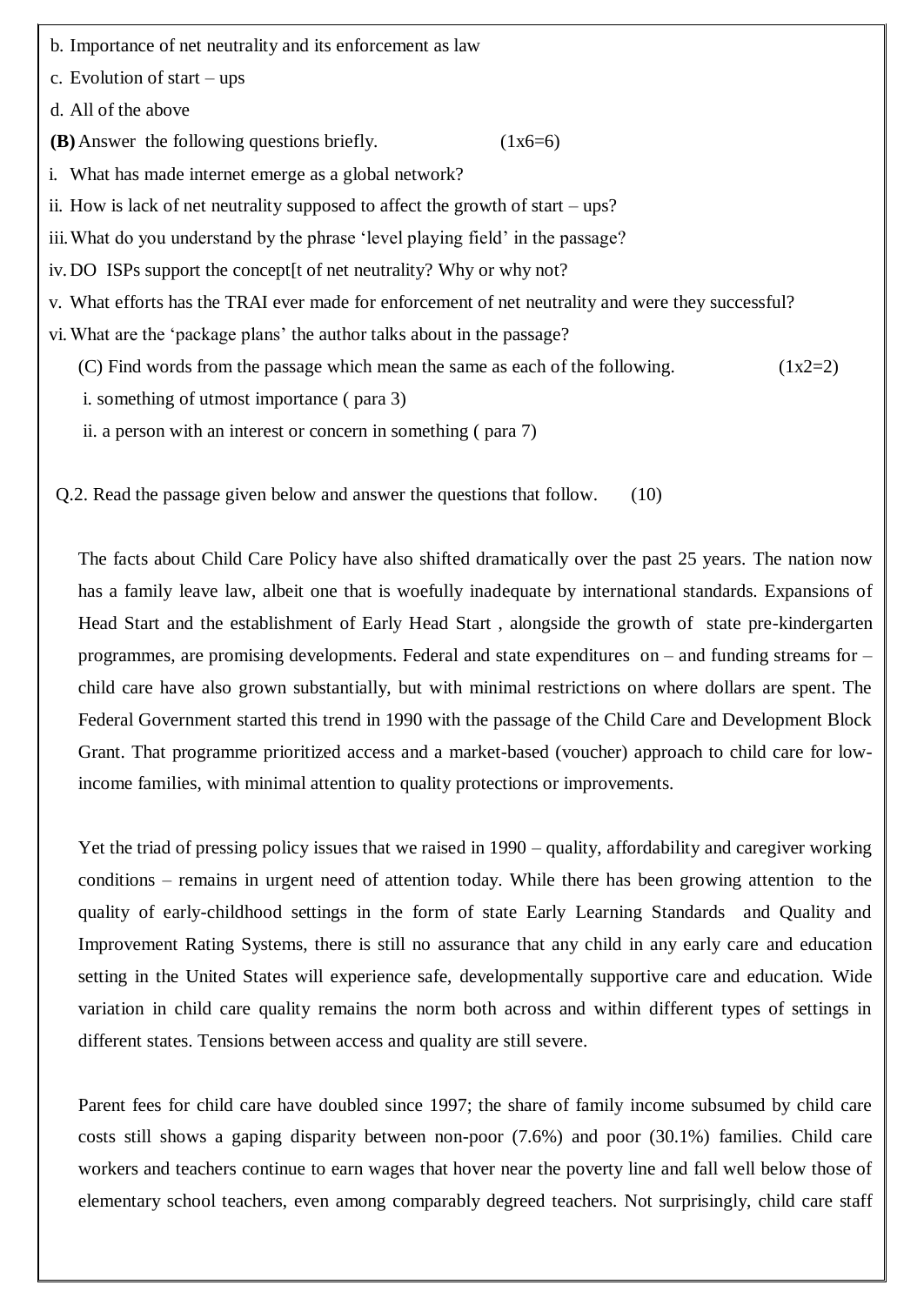face exceedingly high levels of economic distress and rely heavily on public health, food and income supports.

President Obama has made preschool education and child care quality national policy priorities for first time in more than four decades. The historical separation between child care (for working parents) and early education (for children"s development) is gradually eroding, as belied not only by growing reliance on "early care and education" as the term of art for this domain of research and policy, but also by recent policy developments that simultaneously address access and quality and encourage coordination across child care and early-education funding streams.

(A)On the basis of your reading of the above passage, answer the following questions by choosing the correct option.  $(1x2)$ 

(i) Growth in expenditure in Child care in the USA started in the year …………. .

- (a) 1980
- (b) 1990
- (c) 1997
- (d) Not given in the passage

(ii) Promising developments in the USA in the field of child care includes ..........

- (a) expansion of Head Start programme
- (b) establishment of early Head Start programme
- (c) growth of state kindergarten programmes
- (d) all of the above

 $(B)$  Answer the following questions briefly.  $(1x6)$ 

i. What have been made national policy priorities after more than 40 years?

ii. What did the Child Care and Development Block Grant Programme do?

iii. Why is there no guarantee that children in early care and education will get a safe and development oriented care ?

- iv. What is the difference in child care costs between rich and poor families?
- v. What "historical separation" is being bridged by recent government policy developments ?
	- vi. What are the promising developments?
- C. i.The word ………. in the second paragraph is an antonym of "reducing". 1

ii..The word  $\ldots$  in the last paragraph is a synonym of 'together'.  $1$ 

Q.3. Read the passage given below and answer the questions that follow. (8)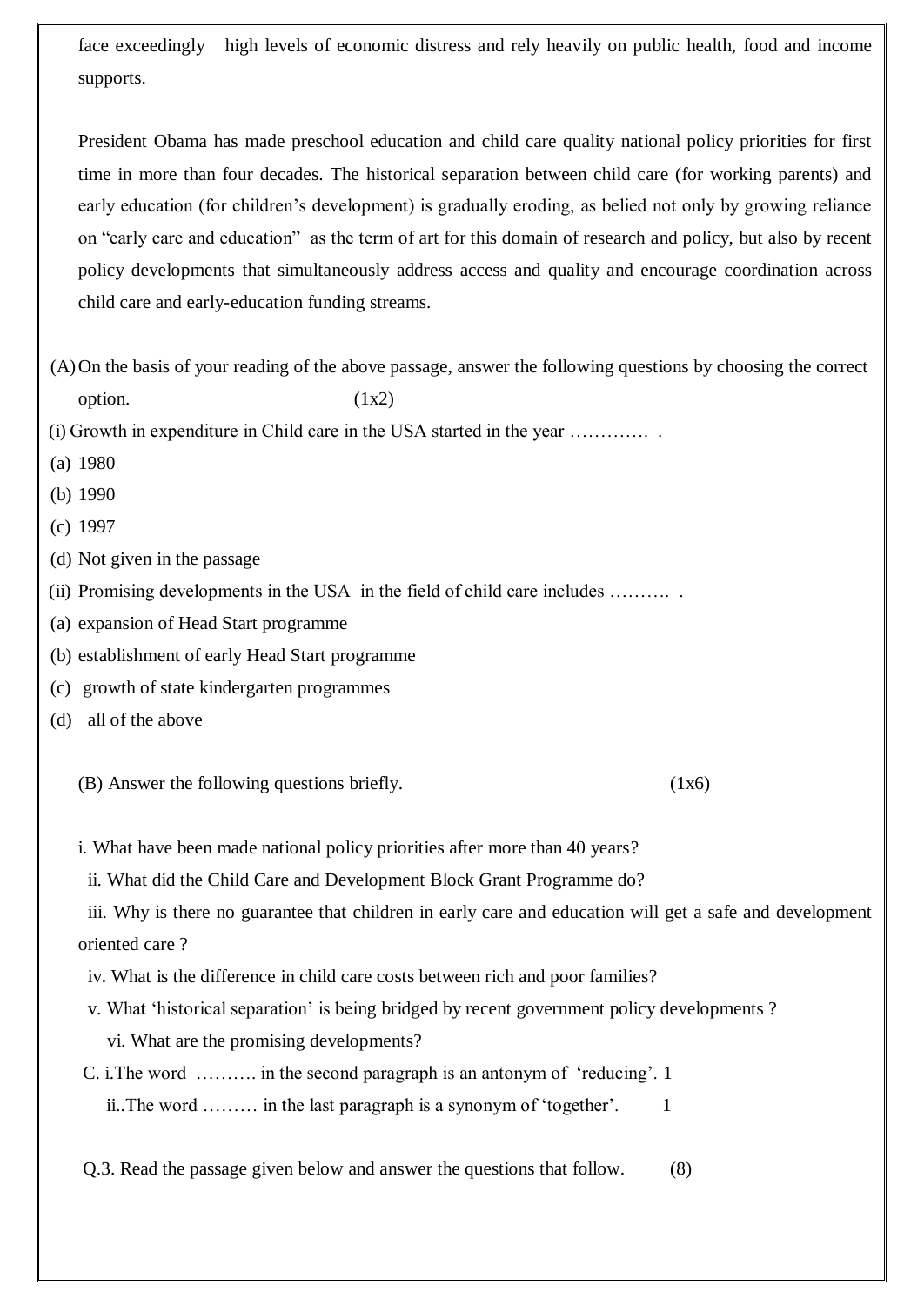Fasting, in some form or the other, is a part of every religion. In Islam, it is called 'roza'. The Arabic equivalent of roza is "sawm". Sawm literally means abstinence, i.e. to refrain from doing something. The nine month of the Hijri calendar, i.e. Ramzan, has been especially chosen for fasting. Fasting during the month of Ramzan is obligatory for every muslim, except when he has a genuine reason not to do so.

In every human being, there are two faculties to take into consideration: one is desire and the other is reason. In all matters, the individual has to decide whether to follow his desire or his reason. The great merit in fasting is that it trains us to refrain from following our desires and instead always to bow to reason. That is the spirit of sawm.

According to the Prophet of Islam , one who fasts should never stoop to using abusive language; if someone abuses him, he should simply say 'I am fasting'. Islamic fasting, as far as formal practice is concerned, is to abstain from food and drink. But the actual spirit of fasting is to refrain from indulging in negative thinking and the use of negative language. Self-control, far from being a negative or passive action, has great value in human behavior. In life, there are more than 50% occasions when one should refrain from action and less than 50% occasions when one should take action. This is the formula for success for both individuals and society.

Self-control is integral to social ethics. If you live alone on an island, there is no need for any control, as the absence of others leaves you free to do whatever you want to do. However, when you are living in a society, you have to give leeway to others. This is what every person on the road does when he drives a car: he either keeps to the left ( or to the right depending upon which country he is in) so that he gives way to other cars and can carry on his journey without accidents. This principle is applicable to the entire life of an individual. It entails giving others the chance to live their lives while living one"s own life.

Self-control is a kind of mutual adjustment. When a person adopts the way of self-control, it is farreaching in effects. In this way, he promotes the culture of self-control in a society and indicates to others through his actions that they should follow the path that he is following. Thus, the way of self-control leads to a better society, while lack of self-control in individuals leads to the destruction of peace. As far as the individual is concerned, self-control serves as a means of personality development. This way of life, in turn, saves others from unnecessary problems.

There is a 'pre-control' for exercising self-control and i.e. thinking. When a person adopts a life of selfcontrol, at all times he first thinks about what path he should tread. Only after considerable thought does he plan out his course of action. A life lived in this way will necessarily be marked by creative thinking. In addition, self-control contributes to one's intellectual development and turns one into a man of wisdom.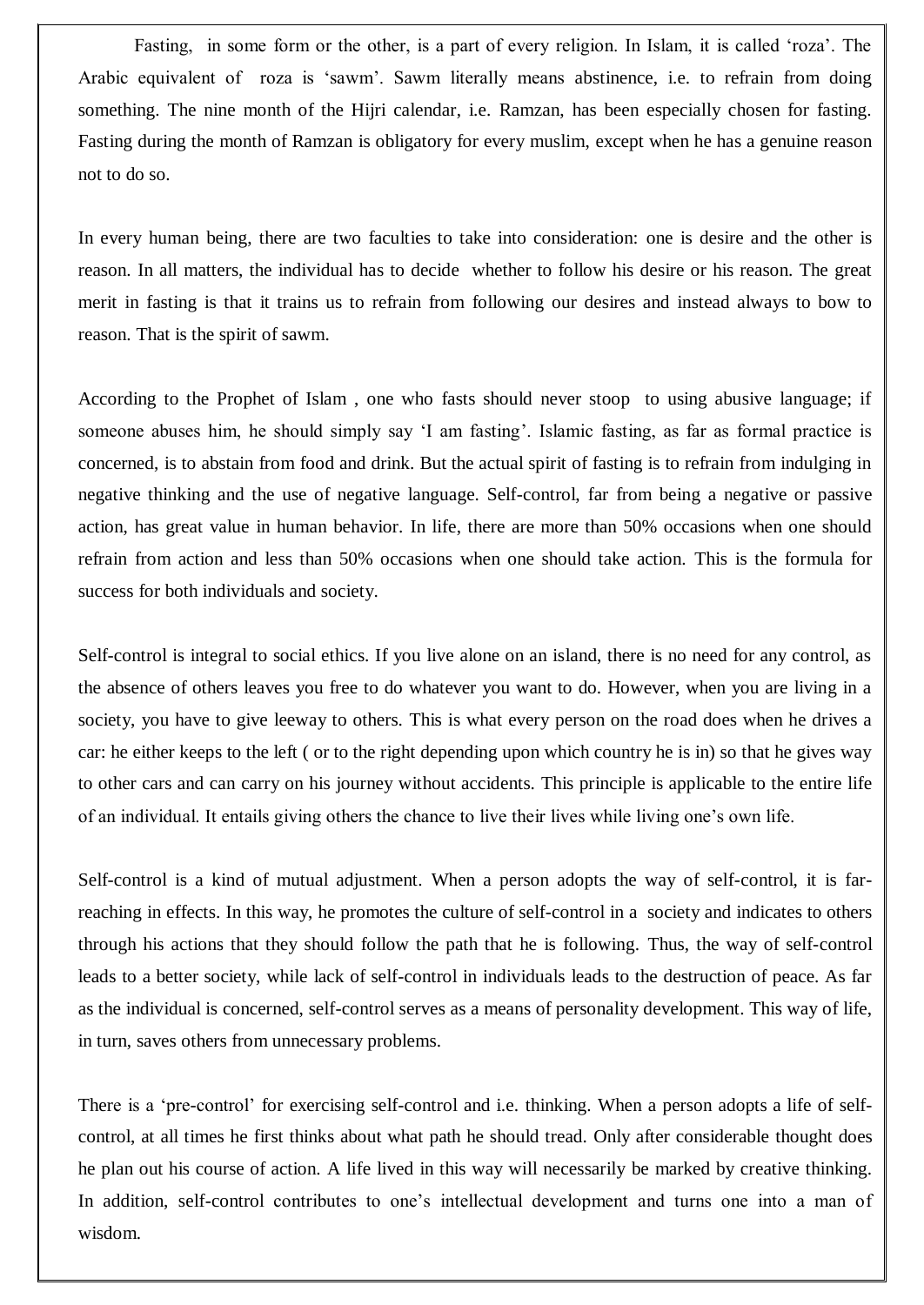In Islam, fasting is worship for god. Fasting is the kind of worship , which is simultaneously for the sake of God and man. Thus, if fasting is observed in the right spirit, in all sincerity, it will make an individual pious and responsible.

(a) On the basis of your reading of the above passage, make notes on it using headings and sub-headings. Use recognizable abbreviations wherever necessary (minimum 4). Supply a suitable title to it. (5) (b) Write a summary of the above passage in about 80–100 words. (3)

Section – B ( Advanced Writing Skills) 
$$
(30)
$$

Q.4.You are Arnit/ Arnika. You want to sell your car as you are planning to buy a new one. Draft a suitable advertisement to be published in the Vehicles Advertisement column of a newspaper. (4)

### OR

You are Dr. Amit Gupta, an eminent educationist. You have been invited to preside over an Inter Zonal Declamation Competition by Nalini, the President of English Literary Club of Government Model Sr. Sec. School , Sector 20, Chandigarh. Write a reply accepting the invitation.

Q.5. You are Nitin/ Natasha, staying at 20,S.F.S. Flats, Worli, Mumbai. You bought a mobile phone from "Cell Phone Zone", Chembur, Mumbai. The phone developed a problem within a few days of the purchase. Write a letter to the Sales Manager of the Showroom complaining about the defect and seeking immediate replacement. (6)

### OR

You are Mallika/ Mayank, student of class XII, Modern School, Shimla. You are eager to enter the National Film Academy, Shimla, after your board results. Write a letter to the Director of the film academy seeking information regarding admission procedure, eligibility criteria, fee structure, placement opportunities, etc.

Q.6.On the threshold of being a world superpower, India does have a long young workforce, but unfortunately not many in this force are employable for want of necessary skills. Write in about  $150 - 200$ words an article for a newspaper on the topic 'Skill Development is the Need of the Hour'. You are Anita/ Arnav.  $(10)$ 

#### OR

With a view to create awareness about health, St. Anne School organized a "Health Mela" in the school premises. Various chart, models, fitness equipments were displayed. Lectures, debates, discussions, plays were organized. A workshop on low calorie cooking was also organized. Write a report in 150 – 200 words on the "health Mela" for the school magazine. You are Neha/ Nikhil, Secretary of Health Club of the school.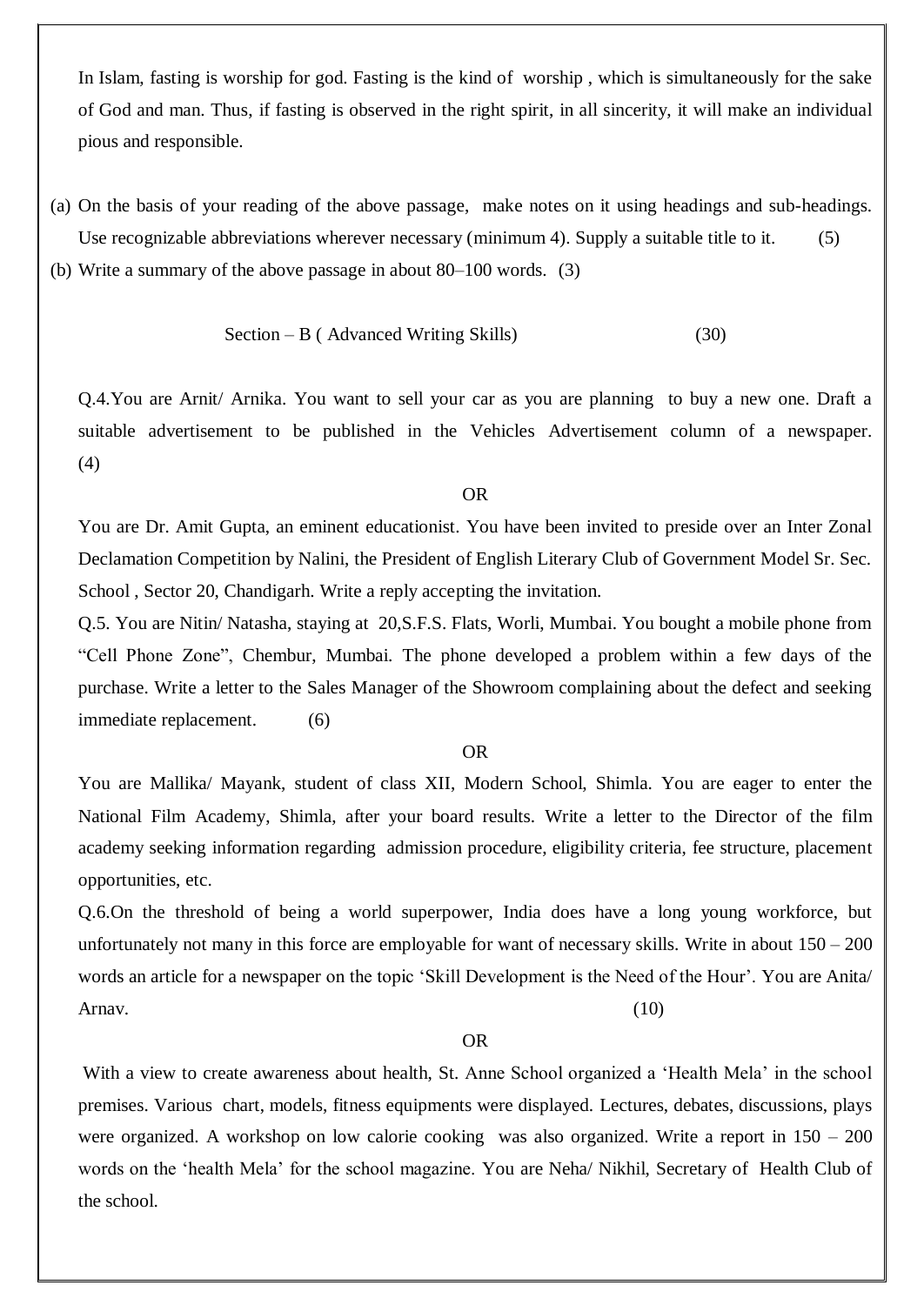Q.7. Yoga unites the body, mind and soul. When you are in harmony, the journey through life is calmer, happier and more fulfilling. Write a speech in  $150 - 200$  words to be delivered in the morning assembly on the topic "Yoga – a Way of Life". You are Karan/ Kajal of D.A.V. Public School, Rawatbhata. (10)

### OR

' Homes for the aged is a necessity in India'. Write a debate in  $150 - 200$  words either for or against this motion. You are Shivam/ Shivani.

 $SECTION - C$  (Text Books and Long Reading Text) (40)

Q.8. Read the extract given below and answer the questions that follow:  $(1x4=4)$ 

Those who prepare green wars,

 wars with gas, wars with fire, victory with no survivors, would put on clean clothes and walk about with their brothers in the shade, doing nothing.

i. Who are 'those' in line 1?

ii. What are ' green wars' ?

iii. Explain : 'Victory with no survivors'.

iv. Which figure of speech is used in the above stanza?

### OR

Far far from gusty waves these children's faces. Like rootless weeds, the hair torn round their pallor: The tall girl with her weighed-down head. The paper-Seeming boy, with rat's eyes. The stunted, unlucky heir

i. What are the children compared to?

ii. Why do you think the tall girl is sitting with a weighed-down heads?

iii. Write two phrases which indicate that the children are undernourished.

iv. Write in two sentences the painful feelings of the children.

Q.9. Answer any four of the following questions in about  $30 - 40$  words each. (3x4 = 12)

a. What is linguistic chauvinism ? How is it reflected in the lesson, "The Last Lesson"?

b. How did the near drowning experience at the pool affect Douglas ?

c. How is the concept of ageing reflected in the lesson, My Mother at Sixty Six?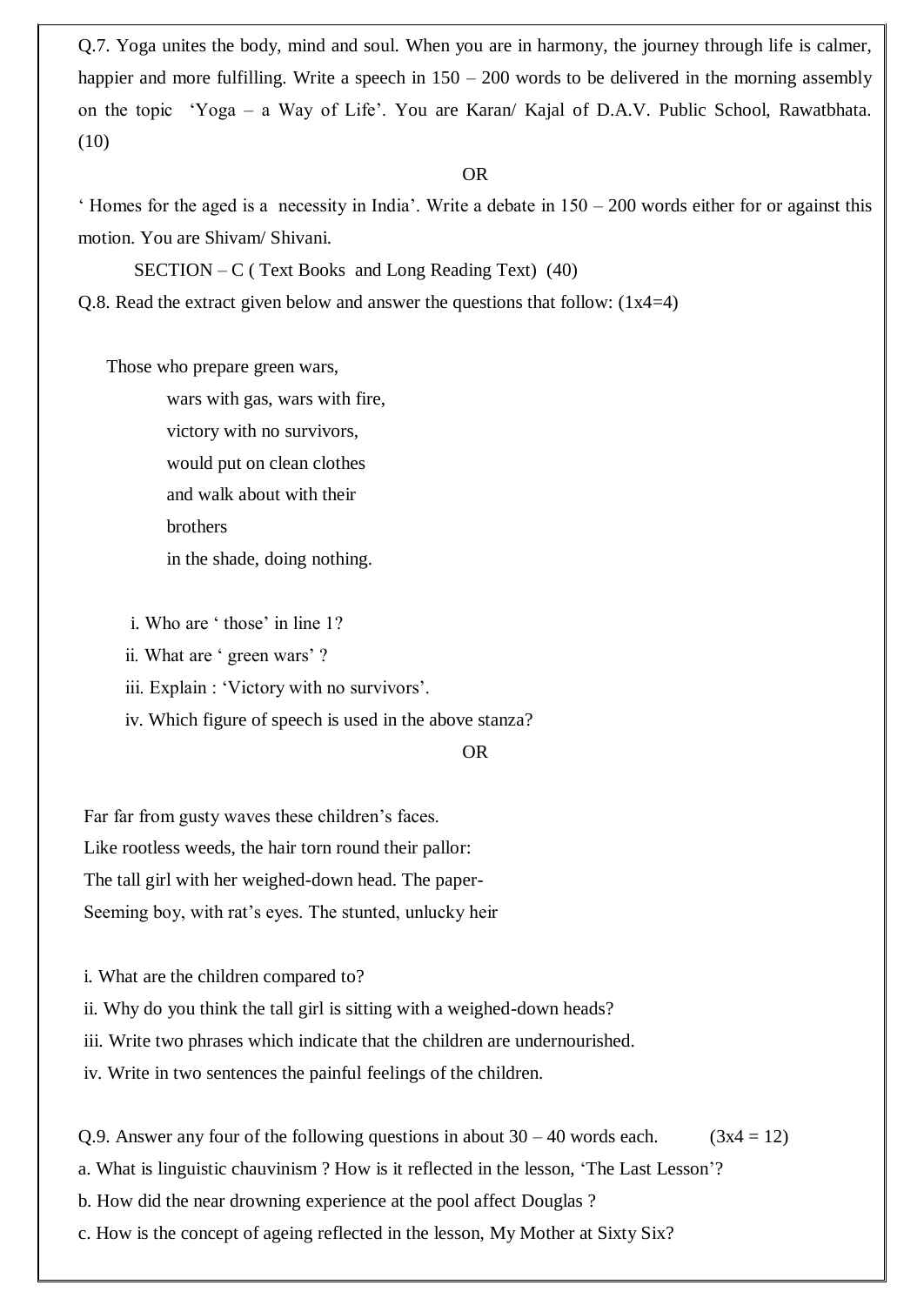d. What does Stephen Spender want for the children of the slums?

e. 'I shall cut my toft, crop my hair short, and become an insurance agent'. Explain the context.

f. How were the prison officers befooled?

Q.10. Answer the following question in about  $120 - 150$  words.  $(6)$ 

Edla"s empathetic and compassionate behavior changed the life of the rat trap seller. Do you think that an act of kindness can change a person"s view of the world. Explain.

### OR

Maintaining a balance between one"s fantasy and the real world is a key to the survival. Give your opinion on Sophie"s character in the light of the above statement.

Q.11.The story "The Tiger King" is a satire on the conceit of those in power. How does the author employ the literary device of dramatic irony in the story? (6)

### OR

How did Evans and his friends plan Evans" escape most meticulously down to the minutest detail? Did they succeed?

Q.12. Answer the following question in about  $120 - 150$  words.  $(6)$ 

Compare and contrast the character of Dr. Kemp with that of Griffin?

### OR

Attempt a character sketch of Silas Marner.

13. Answer the following question in about  $120 - 150$  words.  $(6)$ 

Discuss the role played by Mr.Marvel in The Invisible Man.

### OR

How does Molly Farren affect the course of action that takes place in the story?

------------------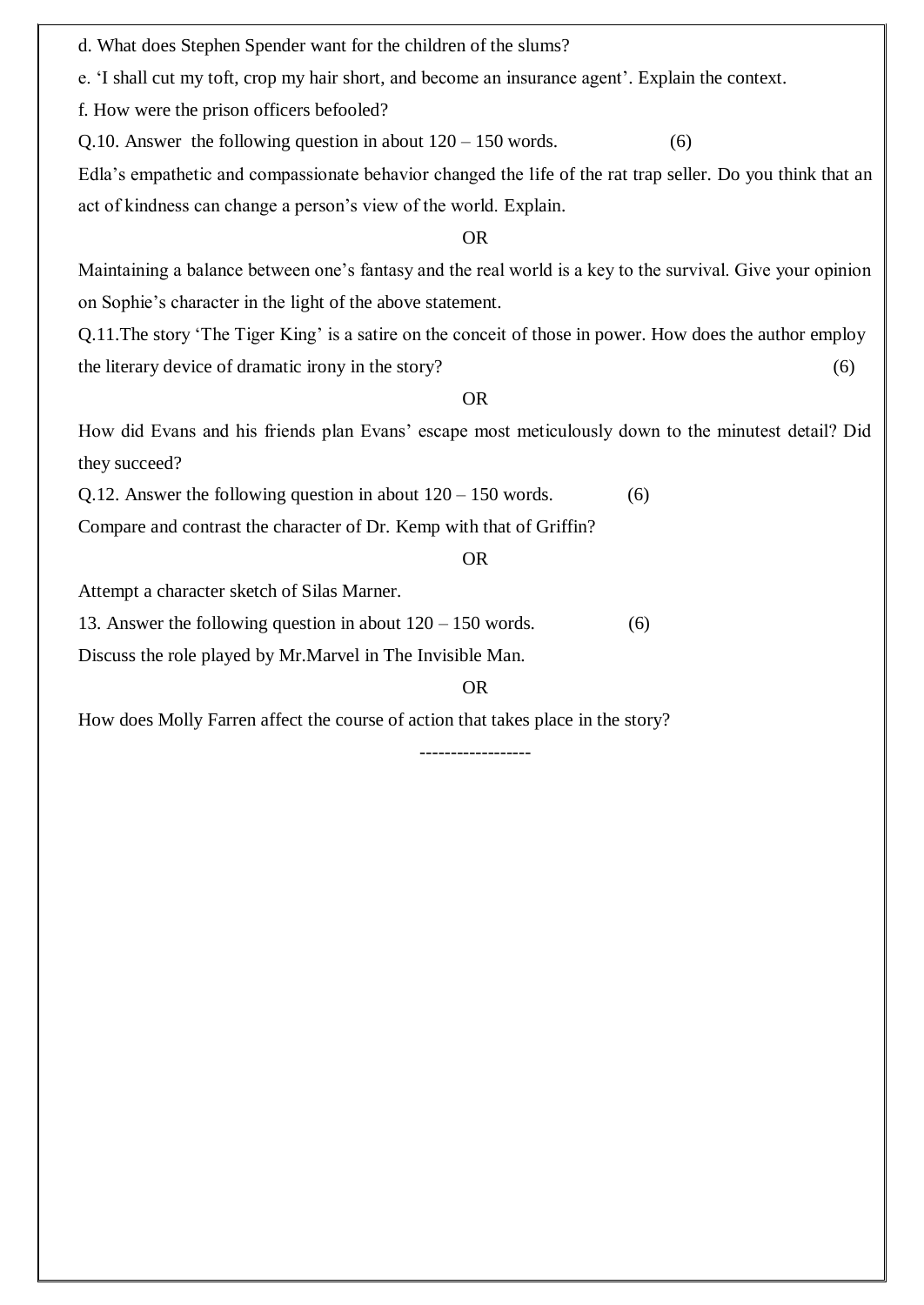### Atomic Energy Central School -4, Rawatbhata

Confidence Test II (2017-18)

M.M. 70 Class – XII, Physics (Theory) Time Allowed: 3 Hours

General Instructions

- a) All the questions are compulsory.
- b) There are 26 questions in total.
- c) Questions 1 to 5 are very short answer type questions & carry 1 mark each.
- d) Questions 6 to 10 carry two marks each.
- e) Questions 11 to 22 carry three marks each.
- f) Questions 23 is value based questions carry four marks.
- g) Question24 to 26 carries five marks each.
- h) There is no overall choice. However, an internal choice has been provided in one question of two marks, one question of three marks and in five marks question. You have to attempt only one of the choices in such questions.
- i) Use of calculators is not permitted. However, you may use log tables if necessary.
- 1. A magnet is being moved towards a coil with a uniform speed *v* as shown in the figure. State the direction of the induced current in the resistor R.



- +y-axis. What is the direction of the magnetic field?
- 3. A converging lens is kept co-axially in contact with a diverging lens both the lenses being of equal focal lengths. What is the focal length of the combination?
- 4. Define self-inductance of a coil. Write its SI units.
- 5. A concave mirror, of aperture 4cm, has a point object placed on its principal axis at a distance of 10cm from the mirror. The image, formed by the mirror, is not likely to be a sharp image. State the likely reason for the same.
- 6. Derive relation between electric field, conductivity and current density for a conductor.
- 7. The ground state energy of hydrogen atom is 13.6 eV. What are the kinetic and potential energies of electron in this state?
- 8. If the radius of the Gaussian surface enclosing a charge is halved, how does the electric flux through the Gaussian surface change? Give reason also. OR

A uniform cylinder of cross section radius "r" and length "l" is placed in uniform electric field E . Find net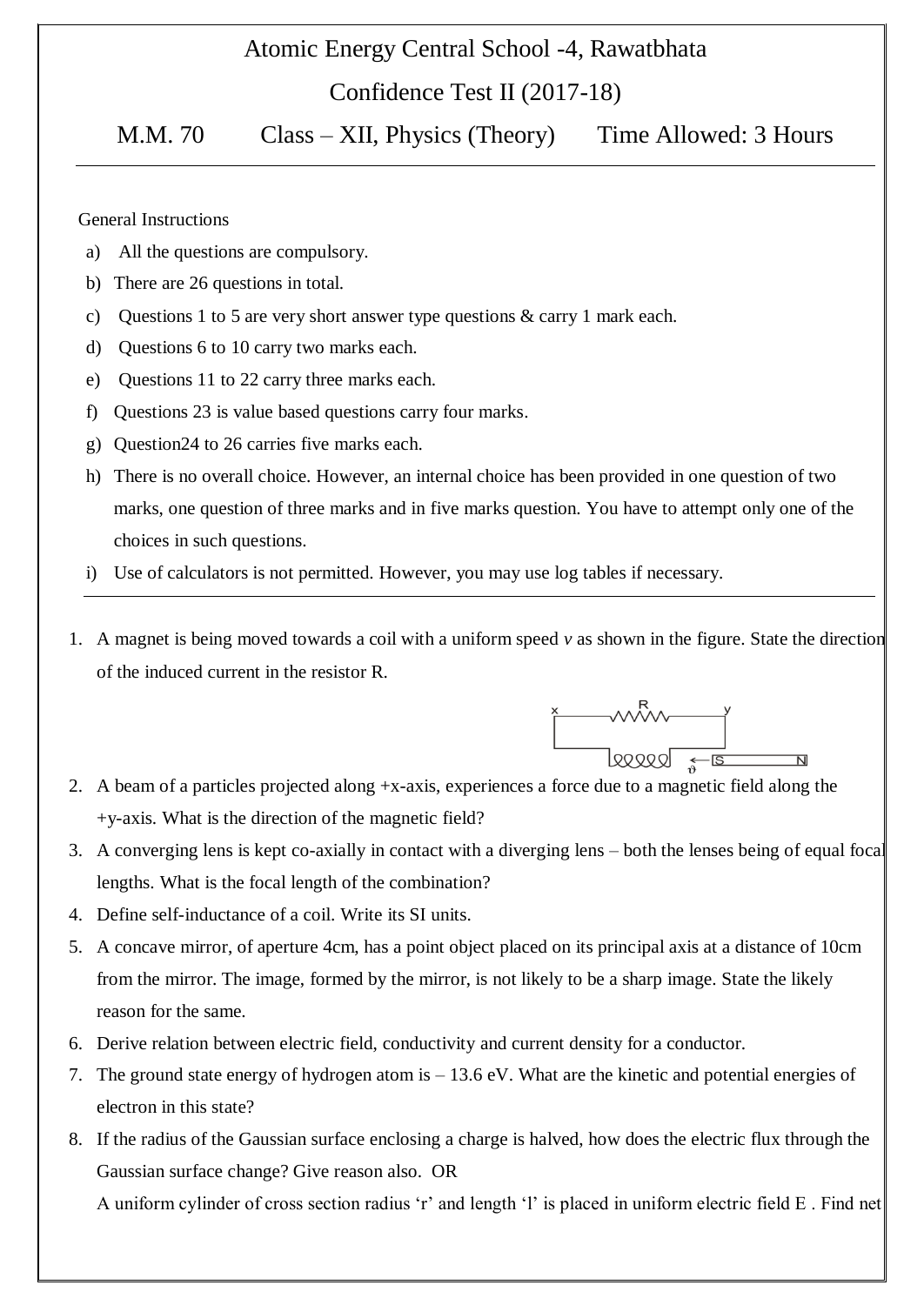electric flux passing through it

9. The following table gives data about the single slit diffraction experiment:

| Wavelength of light | Half angular width of the principal maxima |
|---------------------|--------------------------------------------|
|                     |                                            |
|                     | qα                                         |

Find the ratio of the widths of the slits used in the two cases. Would the ratio of the half angular widths of the first secondary maxima, in the two cases, be also equal to q?

- 10. A magnetic needle free to rotate in a vertical plane parallel to the magnetic meridian has its north tip down at  $60^{\circ}$  with the horizontal. The horizontal component of the earth's magnetic field at the place is known at to be 0.4 G. Determine the magnitude of the earth's magnetic field at the place.
- 11. Two convex lenses of same focal length but of aperture A1 and A2 (A2<A1), are used as the objective lenses in two astronomical telesc-opes having identical eyepieces. What is the ratio of their resolving power? Which telescope will you prefer and why? Give reason.
- 12. A fine pencil of β-particles, moving with a speed, enters a region (region I), where a uniform electric and a uniform magnetic field are both present. These β-particles then move into region II where only the magnetic field, (out of the two fields present in region I), exists. The path of the β-particles, in the two regions, is as shown in the figure.

 $s \leftarrow \frac{1}{L} - \frac{1}{L} - \frac{1}{Q} - \frac{1}{Q} - \frac{1}{Q} + \frac{1}{Q}$ 

(i) State the direction of the magnetic field.

(ii) State the relation between "E" and "B" in region I.

(iii) Drive the expression for the radius of the circular

path of the -particle in region II.

- 13. When a monochromatic yellow light is incident on a given photosensitive surface, photoelectrons are not ejected, while with green light emission of photo electron occurs. What will happen if the same surface is exposed to (i) violet light (ii) red light? Justify the answer.
- 14. (a) Plot a graph comparing the variation of potential "V" and electric field "E" due to a point charge "Q" as a function of distance 'R' from the point charge. (b) Find the ratio of the potential differences that must be applied across the parallel and the series combination of two capacitors  $C_1$  and  $C_2$  with their capacitances in the ratio 1: 3 so that the energy stored, in the two cases, becomes the same.
- 15. Light of wavelength 2000  $A^0$  falls on a metal surface of work function 4.2 eV. What is the kinetic energy (in eV) of (i) the fastest and (ii) the slowest photoelectron emitted from the surface?
- 16. Write the expression for the speed of an electromagnetic wave in terms of the permittivity and permeability of the medium and with proper calculations show that the speed of an EMW in vacuum is equal to the speed of light in vacuum.
- 17. (a) How is the focal length of a spherical mirror affected when the wavelength of the light used is increased? (b) A convex lens has 20 cm focal length in air. What is its focal length in water?(Refractive index of air-water  $= 1.33$ , refractive index of air-glass  $= 1.5$ ).
- 18. State the law of radioactive decay. Establish a mathematical relation between half-life period and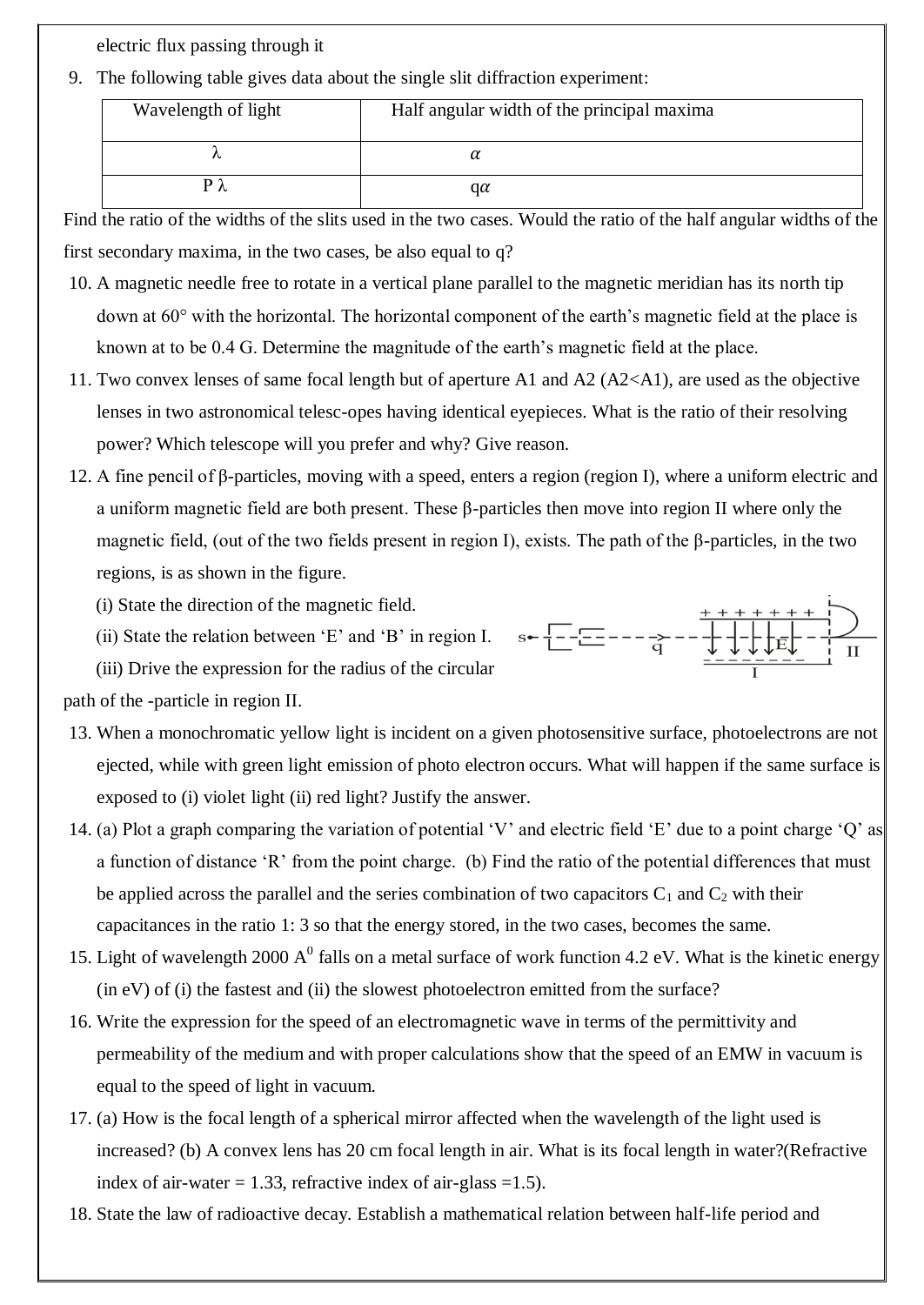disintegration constant of a radioactive nucleus.

- 19. Two long co-axial solenoids of the same length but different radii and different number of turns are wound one over the other. Deduce the expression for the mutual inductance of this arrangement.
- 20. Define binding energy of nuclei .draw binding ebergy per neucleon versus mass no. curve and explain how this curve can be used to justify nuclear energy.
- 21. Derive mirror equation for a spherical mirror.
- 22. A parallel beam of monochromatic light of wavelength 500 nm falls normally on a narrow slit and the resulting diffraction pattern is obtained on a screen 1 m away. It is observed that the first minimum is at a distance of 2.5 mm from the center of the screen. Find (a) The width of the slit.(b) The distance of the second maximum from the center of the screen. (c) The width of the central maximum.

### OR

A beam of light consisting of 2 wavelengths,650 nm & 520 nm,is used to obtain interference fringes in a Young's double slit experiment. What is the least distance from the central maximum where the bright fringes due to the both the wavelengths coincide?The distance between the slits is 2 mm & the distance b/w the plane of the slits and screen is 120 cm.

23. Excessively large amount of energy is released in an uncontrolled way in a nuclear bomb explosion. Some scientists have expressed fear that a future nuclear war on Earth would be followed by a severe 'nuclear winter' with a devastating effect on life on Earth.

Answer the following questions based on above possible scenario:

a) Name the basic principle responsible for release of large amount of energy in a nuclear bomb explosion. How will the nuclear bomb explosion result in 'nuclear winter'?

 b) Which two human values need to be promoted in individuals so that such a situation of nuclear winter does not arise?

c) Suggest any one method to promote these values in school students.

24. (a)Draw a ray diagram to show the formation of the image of a point object placed in a medium of refractive index  $n_1$  on the principal axis of a convex spherical surface of radius of curvature R and refractive index  $n_2$ . Using the diagram derive the relation;

$$
\frac{n_1}{v} - \frac{n_2}{v} = \frac{n_2 - n_1}{R}
$$

(b)A convex lens of focal length 20 cm is placed coaxially with a convex mirror of radius of curvature 20 cm. The two are kept 15 cm apart. A point object is placed 40 cm in front of the convex lens. Find the position of the image formed by this combination. Draw the ray diagram showing the image formation.

#### OR

(a)Draw a neat and clean ray diagram to explain the formation of image by a refracting type telescope and derive its magnifying power in normal adjustment.

(b)A converging lens of focal length 50 cm is placed co axially in contact with another lens of unknown focal length. If the combination behaves like a diverging lens of focal length 50 cm, find the power and nature of the second lens.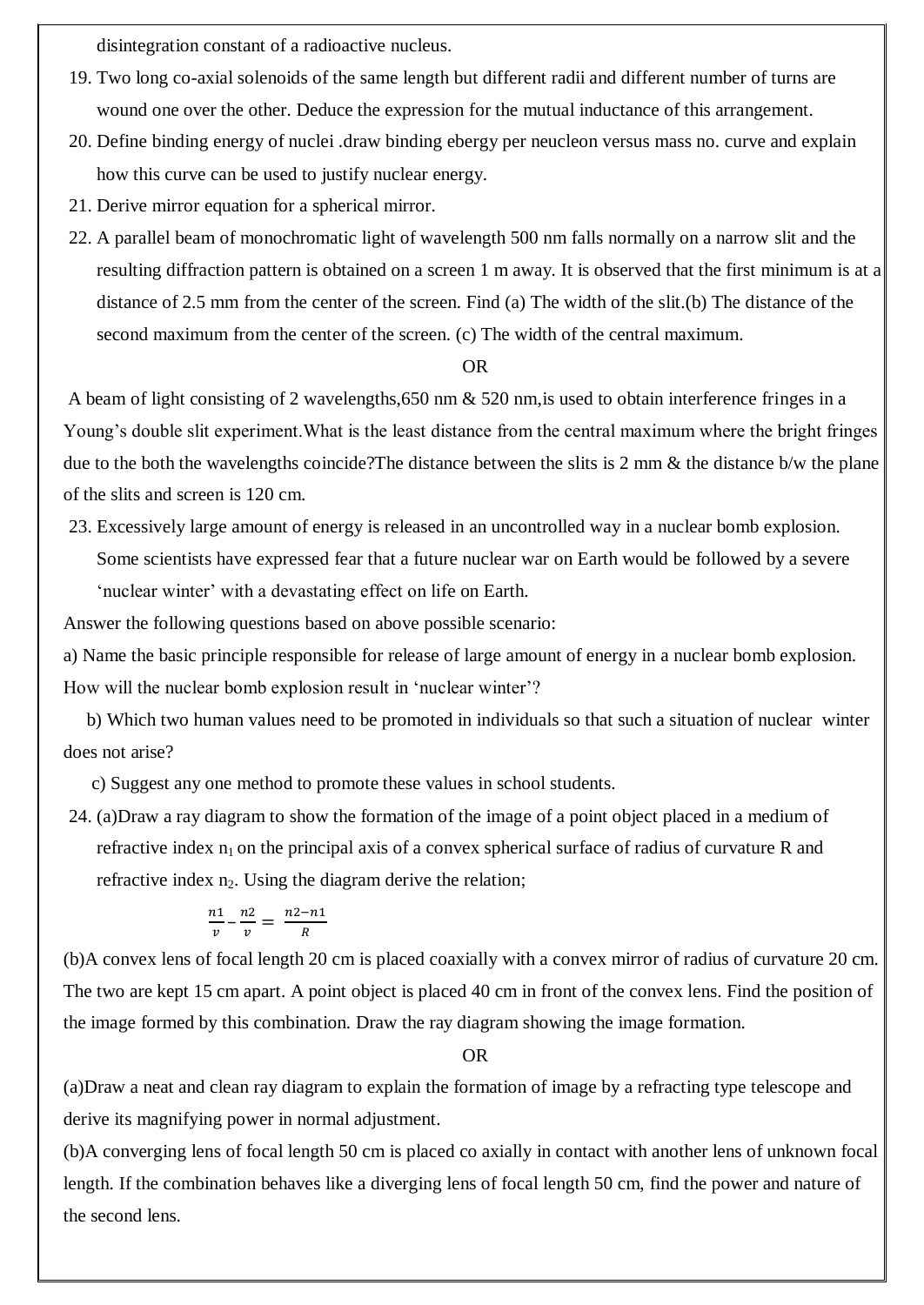25. A coil having N number of turns is rotated in a region of uniform magnetic field. With proper mathematical discussion show that the voltage developed across the coil is of alternating nature. Draw a voltage versus time graph for this voltage. Also calculate the rms value of this alternating voltage over a complete cycle.

### OR

Define the term impedance of LCR circuit. Calculate the value of impedance for an LCR circuit and also write the condition of resonance. Hence find the expression for resonant frequency.

26. Explain the formation of "depletion layer' and "barrier potential" in a *p*-*n* junction.

(b) With the help of a labeled circuit diagram explain the use of a *p*-*n* junction diode as a full

Wave rectifier. Draw the input and output waveforms.

### **OR**

Draw a circuit diagram of an *n*-*p*-*n* transistor with its emitter base junction forward biased and base collector junction reverse biased. Describe briefly its working.

Explain how a transistor in active state exhibits a low resistance at its emitter base junction and high resistance at its base collector junction. Draw a circuit diagram and explain the operation of a transistor as a amplifier.

---------------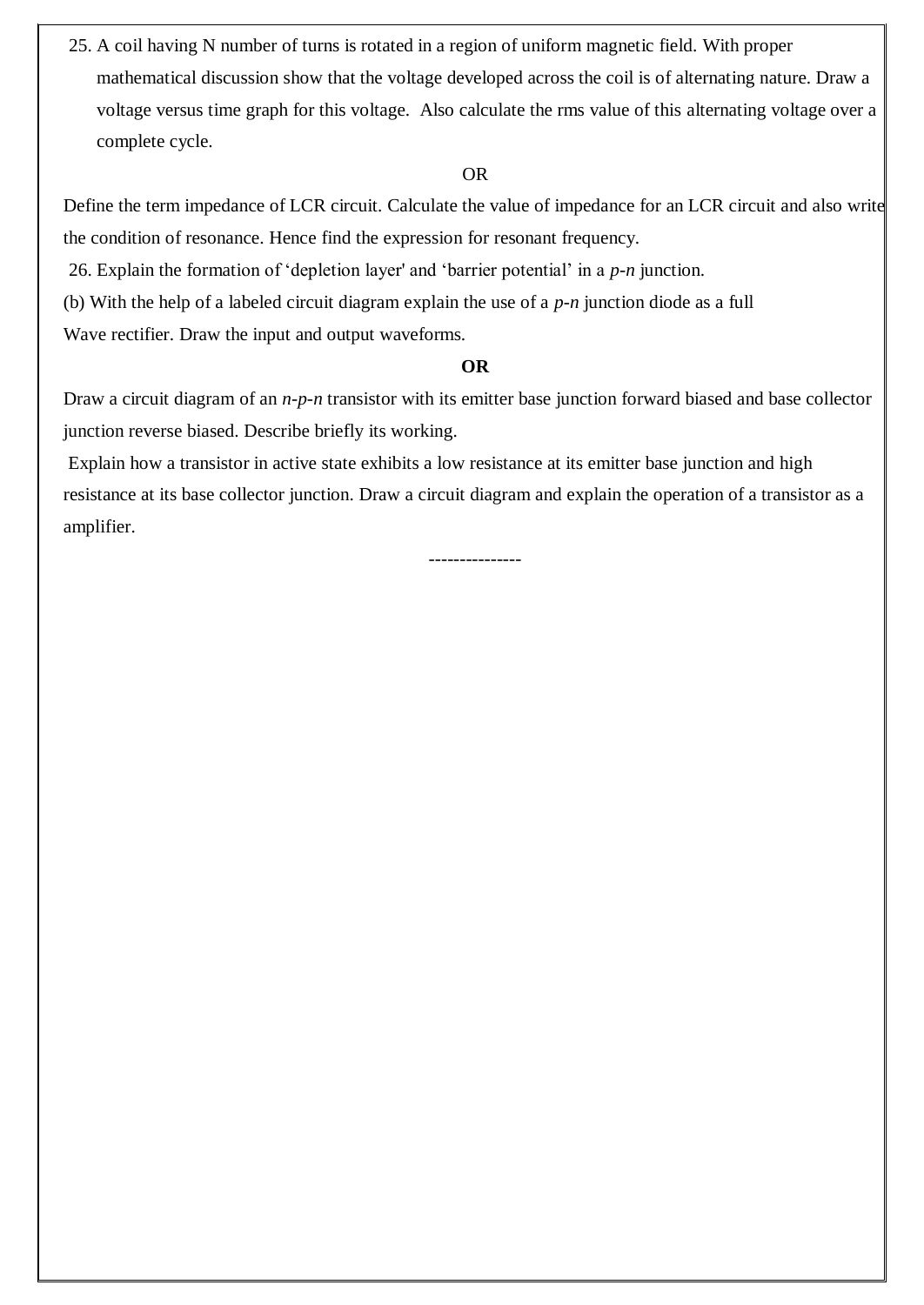## ATOMIC ENERGY CENTRAL SCHOOL- 4, RAWATBHATA

Confidence Examination –II (2017-18)

| $Time - 3Hrs$                                                                                                             | $Class - XII$ , Chemistry                                             | Max. Marks $-70$ |
|---------------------------------------------------------------------------------------------------------------------------|-----------------------------------------------------------------------|------------------|
| <b>General Instructions:</b>                                                                                              |                                                                       |                  |
| Note - All questions are compulsory. Use log tables, if necessary.                                                        |                                                                       |                  |
| Q. No. 1 to 5 are very short answer questions and carry 1 mark each.                                                      |                                                                       |                  |
| Q. No.6 to 10 are short answer questions and carry 2 marks each.                                                          |                                                                       |                  |
| Q. No. 11 to 22 are also short answer questions and carry 3 marks each.                                                   |                                                                       |                  |
| Q. No 23 is a value based question and carries 4 marks.                                                                   |                                                                       |                  |
| Q. No. 24 to 26 are long answer questions and carry 5 marks each.                                                         |                                                                       |                  |
| 1. Write IUPAC name of $(CH_3)_2$ NCH $(CH_3)_2$ .                                                                        |                                                                       | 1                |
| 2.                                                                                                                        | Which one either n- or p-type semi conductor will be formed when:1    |                  |
| (i) Ge is doped with In                                                                                                   | (ii) B is doped with Si.                                              |                  |
| Why bithional is added with soap?<br>3.                                                                                   |                                                                       | 1                |
| Name the base that is found in RNA only.<br>4.                                                                            |                                                                       | 1                |
| Give an example of anionic detergent.<br>5.                                                                               |                                                                       | $\mathbf 1$      |
| Prove that the packing efficiency in fcc structure is 74%.<br>6.                                                          |                                                                       | 2                |
| 7.                                                                                                                        | Give a chemical test to distinguish the following pairs of compounds: | $\overline{2}$   |
| (i) 1-Proponal and 2-Proponal                                                                                             | (ii) Ethyl amine and diethyl amine.                                   |                  |
| Define the following:<br>8.                                                                                               |                                                                       | $\overline{2}$   |
| (i) Kohlrausch law (ii) Electrode and potential                                                                           |                                                                       |                  |
| Differentiate the following:<br>9.                                                                                        |                                                                       | $\overline{2}$   |
| (i) Order and molecularity of reactions                                                                                   | (ii) Threshold energy and activation energy                           |                  |
| 10. Complete the following reactions:                                                                                     |                                                                       | $\overline{2}$   |
| (i) $Cr_2O_7^{2^-} + NO_2^- + H^+ \rightarrow ?$                                                                          | (ii) $MnO_4$ + $SO_2$ + $H_2O \rightarrow$                            |                  |
|                                                                                                                           | <b>OR</b>                                                             |                  |
| Compare the following properties of lanthanoids and actinoids:                                                            |                                                                       |                  |
| (i) Oxidation states                                                                                                      | (ii) Basic strength of hydroxides.                                    |                  |
| 11. Sodium has bcc structure whose atomic radius is 183 pm. Calculate its density.                                        |                                                                       |                  |
| (Atomic mass of $Na = 23$ ).                                                                                              |                                                                       | 3                |
| 12. A voltaic cell is set up at $25^{\circ}$ C with the two half cells $Al^{3+}$ (0.001M) and $Ni^{2+}$ (0.50M). Write an |                                                                       |                  |
| equation for the reaction that occurs when the cell generates an electric current and determine the cell                  |                                                                       |                  |
| potential. Given that $E^0$ <sub>Al3+/Al</sub> = - 1.66V and $E^0$ <sub>Ni2+/Ni</sub> = - 0.25V.<br>3                     |                                                                       |                  |
| 13. Explain the following observations:<br>3                                                                              |                                                                       |                  |
| (i) Ferric hydroxide sol gets coagulated on addition of sodium chloride solution.                                         |                                                                       |                  |
| (ii) Cottrell's smoke precipitator is fitted at the top of the mouth of the chimney of the factories.                     |                                                                       |                  |
| (iii) Physical adsorption is multilayered, while chemical adsorption is monolayered.                                      |                                                                       |                  |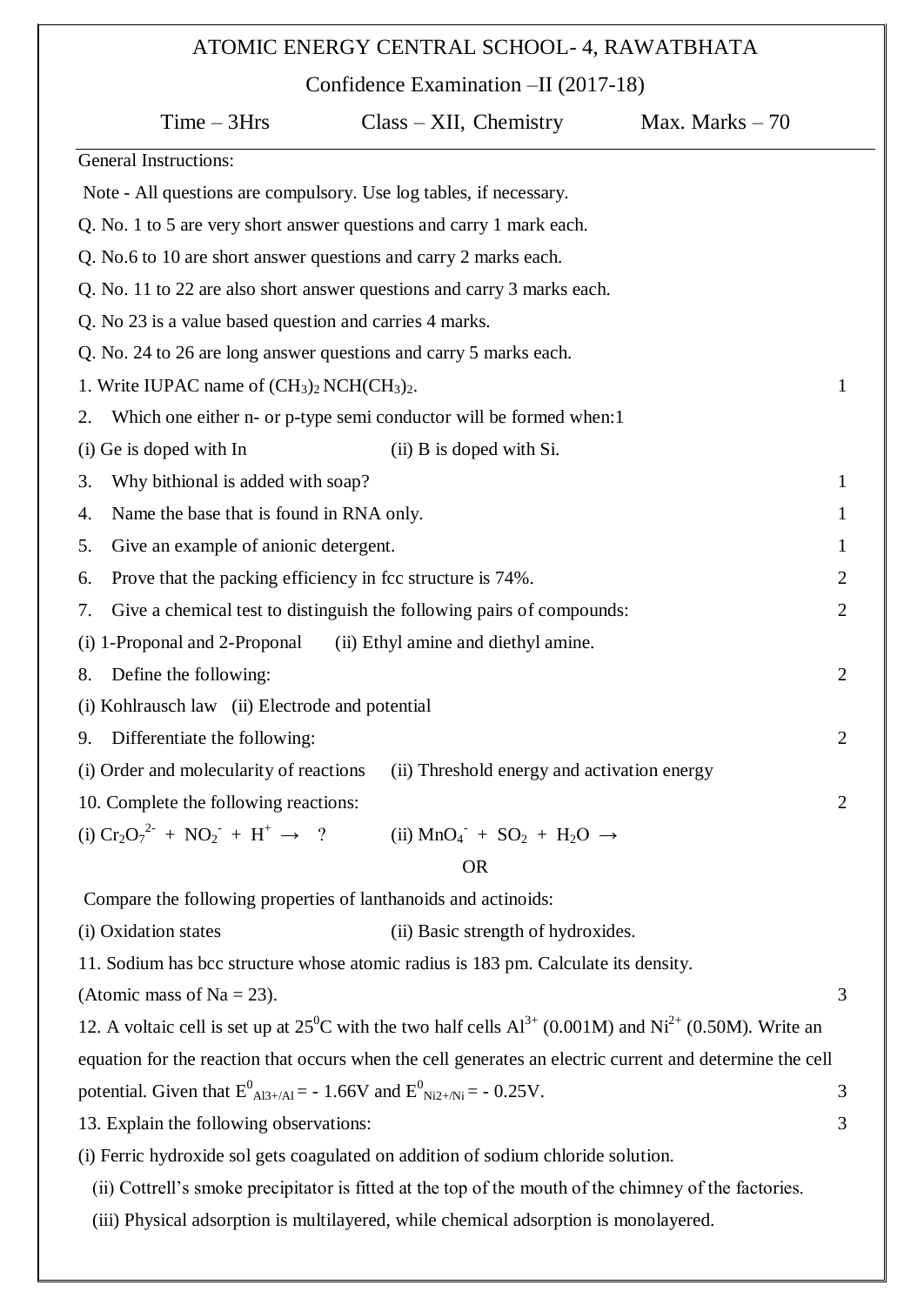14. The decomposition of reactant A has the value of k as  $4.5 \times 10^3$  s<sup>-1</sup> at  $10^0$ C and activation energy 60 kJ mol<sup>-1</sup>. At what temperature would k be  $1.5x10^4 s^{-1}$ ? 3

### OR

Prove that the time required for 99% completion of a reaction is twice than the time required for the completion o 90% of the reaction.

- 15. Describe the role of: 3
- (i) Cryolite in extraction of aluminium.
- (ii) Limestone in the extraction of iron.
- (iii) CO in purification of nickel.
- 16. (i) What was the first noble gas compound? What inspired N Bartlett to prepare this compound?
- (ii) Bleaching action of  $Cl_2$  is permanent while of  $SO_2$  is temporary. 3
- 17. The elements of first transition series are: Sc Ti V Cr Mn Fe Co Ni Cu and Zn. Answer the following about above series:
- (i) Which element is not regarded as transition metal?
- (ii) Which element has highest melting point?
- (iii) Which element exhibit maximum oxidation states? 3
- 18. (i) Write IUPAC name of  $K_2[HgCl_4]$
- (ii) Draw the geometrical isomers of  $[CrCl<sub>3</sub>(NH<sub>3</sub>)<sub>3</sub>]$
- (iii)  $[NiCl<sub>4</sub>]<sup>2</sup>$  is tetrahedral where as  $[Ni(CN)<sub>4</sub>]<sup>2</sup>$  is square planer, why?
- 19. Write about the following reactions: 3
	- (i) Reimer-Tiemann reaction
	- (ii) Williamsons synthesis
	- (iii) Claemenson reduction.
- 20. Write the mechanism of esterification of carboxylic acid. 3
- 21. Give reasons for the following: 3
- (i) Phenol is more acidic than ethanol.
- (ii) Ethyl amine is more basic than ammonia.
- (iii) Chlorobebzene is extremely less reactive towards nucleophilic substitution reactions.
- 22. Name the type of reactions involved in the formation of following polymers from their monomers.

(i) Polythene (ii) PHBV (iii) Bakelite 3

23. Monika"s maid was facing some health problems for a long time but has been taking medicines on her own. One day she went to a chemist shop and explained her problems to the person there. The chemist gave her six doses of some medicines for three days. When she came home, she showed those medicines to Monika. Monika was a science student and has some knowledge of side effects of medicines. She asked her maid not to take those medicines of different combinations. She took her to a doctor and narrated her problems. The doctor diagnosed her and told Monika that she has brought her in time otherwise she would have suffered a serious problem. He gave proper medicines and her maid recovered in 3-4 days. After reading the above passage, answer the following questions: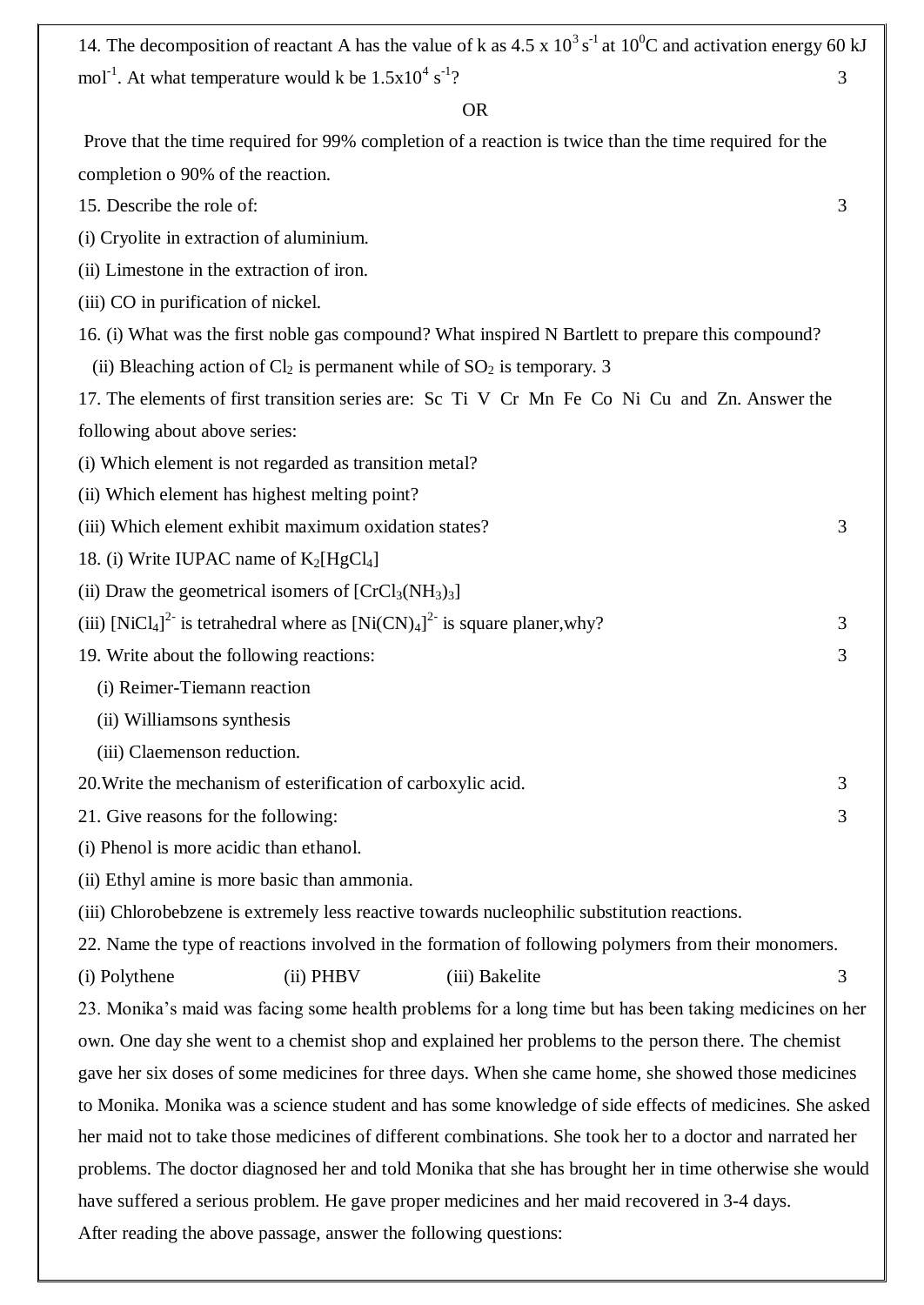(i) What values do you attach to Monika"s behavior?

(ii) Why should not medicines be taken without consulting the doctor?

(iii) Both antacids and anti allergic drugs are antihistamines but they cannot replace each other. Why? 4

24. (i) A solution containing 25.6g of sulphur dissolved in 1000g of naphthalene whose freezing point 80<sup>0</sup>C. Calculate formula of sulphur. K<sub>f</sub> = 6.8 K/m, atomic mass of sulphur-32.

(ii) What are non-ideal solutions? What type of non-ideal solution is formed when chloroform dissolved in acetone? Explain.  $2+3$ 

OR

(i) A solution of glucose (molar mass  $180 \text{ g mol}^{-1}$ ) in water labeled as  $10\%$  by mass. Its density is 1.2 g  $ml^{-1}$ . Calculate its molality.

(ii) Define the following:

a) Mole fraction b) Colligative property c) Van"t Hoff factor

25. (i) Bring out the following conversions:

a) Propanone to propan-2-ol b) Toluene to benzoic acid

(ii)A compound A  $(C_2H_6O)$  on oxidation by PCC gave B, which on treatment with dil. alkali and subsequent heating furnished C.Compound B on oxidation by KMnO<sub>4</sub> forms a monobasic carboxylic acid with molar mass 60 g mol<sup>-1</sup>. Deduce the structure of A, B and C.  $2+3$ 

### OR

(i) Write chemical reactions for the following conversions:

a) Aniline to nitrobenzene b) Propene to propan-1-ol

(ii) An organic compound A on treatment with aquous ammonia and subsequent heating forms compound B, which on heating with Br<sub>2</sub> & KOH forms compound C of molecular formula  $C_6H_7N$ . Write the chemical reactions involved and IUPAC name of compound A, B &C.

26. (i) Draw the structure of:

a)  $BrCl<sub>3</sub>$  b)  $XeOF<sub>4</sub>$ 

(ii) Arrange the following in order of given property against them:

| a) HOCl, HOBr, HOI                     | increasing order of acidic strength.     |
|----------------------------------------|------------------------------------------|
| b) $NH_3$ , $PH_3$ , $AsH_3$ , $BiH_3$ | increasing order of basic strength.      |
| c) $H_2O$ , $H_2S$ , $H_2Se$ , $H_2Te$ | increasing order of boiling point. $2+3$ |
|                                        | OR                                       |

(i) Draw the structure of:  $a) H_2SO_5 \t b) XeF_6$ 

(ii) Explain Ostwald"s process for the manufacture of nitric acid. Write the chemical reaction when iodine combines with nitric acid.

--------------------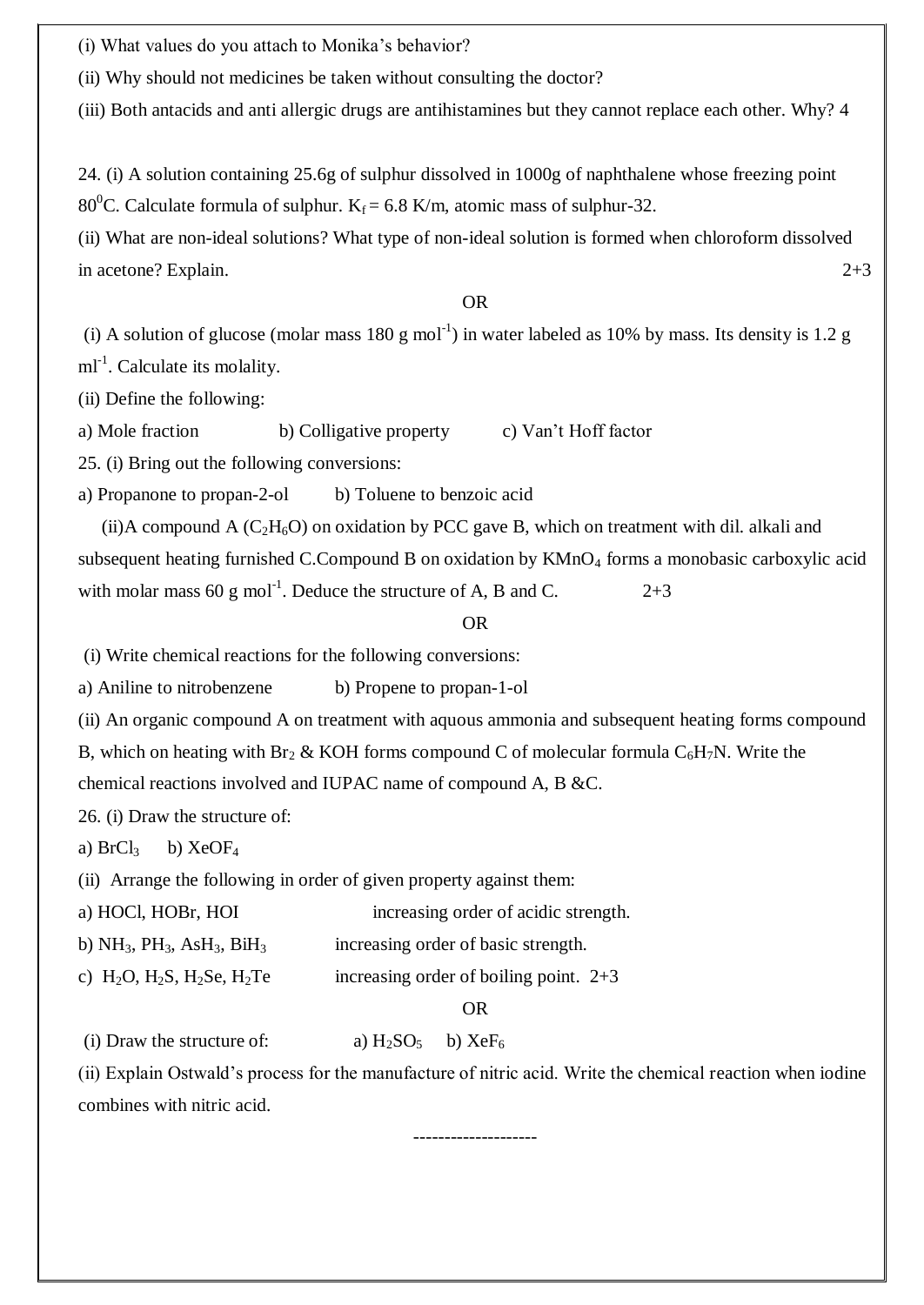# Atomic Energy Central School No. 4, Rawatbhata Confidence Test II ( $2017 - 18$ )

# MM: 100 Class-XII, Mathematics Time- 3 Hours

General Instructions:

- (i) All questions are compulsory.
- (ii) This question paper contains 29 questions.
- (iii) Question 1- 4 in Section A are very short-answer type questions carrying 1 mark each.
- (iv) Question 5-12 in Section B are short-answer type questions carrying 2 marks each.
- (v) Question 13-23 in Section C are long-answer-I type questions carrying 4 marks each.
- (vi) Question 24-29 in Section D are long-answer-II type questions carrying 6 marks each.

### **SECTION A**

Let  $R = \{a, a^3\}$ : a is a prime number less than 5} be a relation. Find the  $Q.1$ . range of R.

The elements  $a_{ij}$  of a 3 × 3 matrix are given by  $a_{ij} = \frac{1}{2}$  | - 3i + j|. Write the  $Q.2.$ value of elements a<sub>32</sub>.

- Find a vector in the direction of  $\vec{a} = 2\hat{i} \hat{j} + 2\hat{k}$ . Which has magnitude 6  $Q.3.$ units.
- If  $f(x) = {4 (x 7)^2}$ , the find  $f^{-1}(x)$ .  $Q.4$ .

## **SECTIONS B**

- Find the value of  $\sin^{-1} \left[ \cos \left( \frac{33\pi}{5} \right) \right]$ .  $Q.5.$
- $Q.6$ . If the area of a triangle is 35 sq. units with vertices  $(2, -6)$ ,  $(5, 4)$  and  $(K,$ 4), then find the values of K.
- If  $x = t + \frac{1}{t}$ ,  $y = t \frac{1}{t}$ , then find  $\frac{dy}{dx}$ .  $Q.7$ .
- Find the interval in which  $y = x^2 \bar{e}^x$  is increasing.  $Q.8.$

Q.9. 
$$
\int \frac{\sin x + \cos x}{\sqrt{1 + \sin 2x}} dx
$$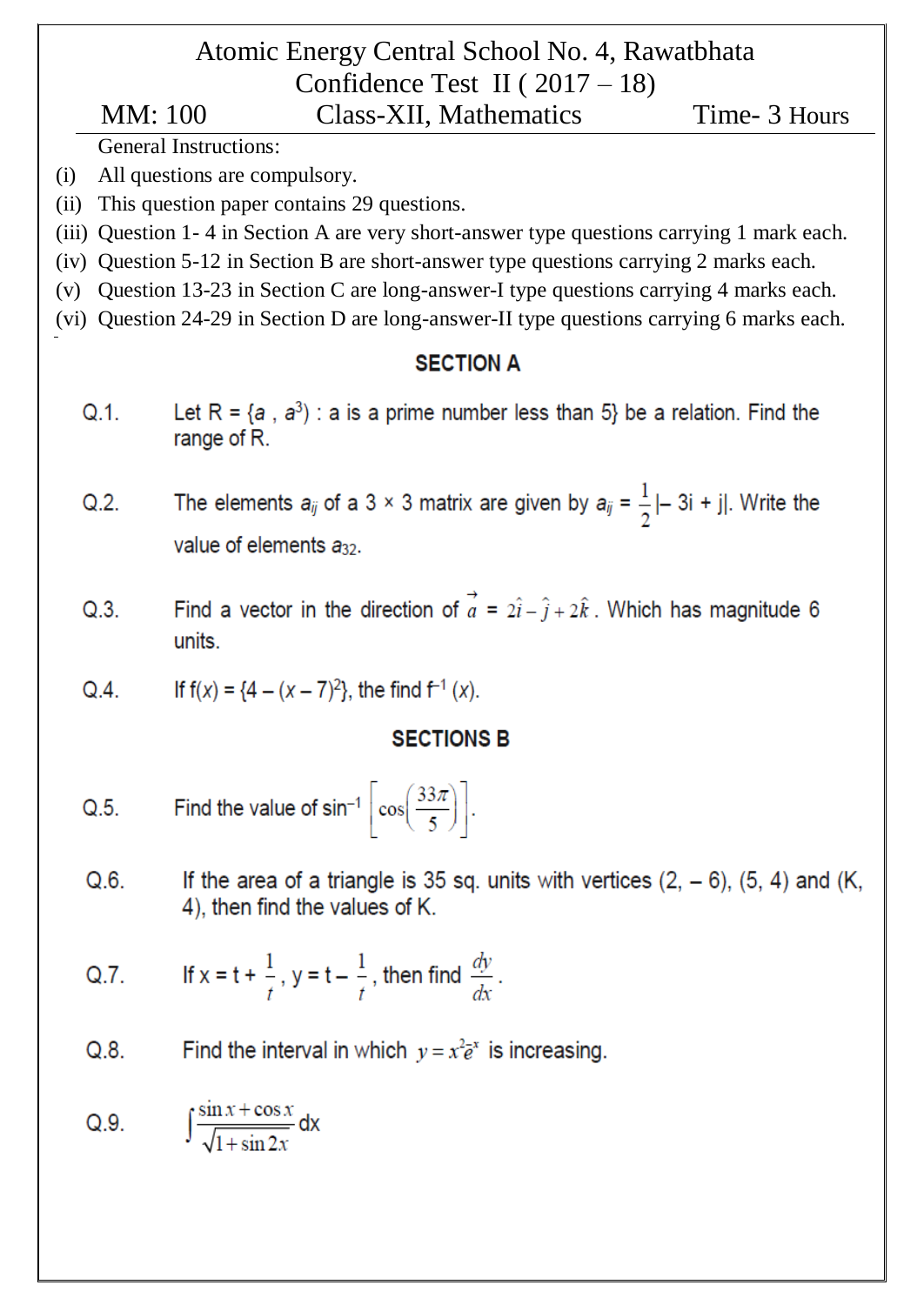$Q.10.$ Find the differential equation of all non-horizontal lines in a plane.

- $Q.11.$ Find a vector of magnitude 9, which is perpendicular to both the vectors  $4\hat{i} - \hat{j} + 3\hat{k}$  and  $-2\hat{i} + \hat{j} - 2\hat{k}$ .
- Three events A, B and C have probabilities  $\frac{2}{5}, \frac{1}{3}$  and  $\frac{1}{2}$  respectively. If P(A  $Q.12.$  $\cap$  C) =  $\frac{1}{5}$  and P(B  $\cap$  C) =  $\frac{1}{4}$ , then find the values of P(C/B) and  $P(A^1 \cap C^1)$ .

### **SECTION C**

If A =  $\begin{bmatrix} 1 & 2 & 3 \\ 2 & 1 & 2 \\ 2 & 2 & 1 \end{bmatrix}$ , then prove that A<sup>2</sup> – 4A – 5I = O. Hence find A<sup>-1</sup>.  $Q.13.$ 

Find the value of K for which  $Q.14.$ 

$$
f(x) = \begin{cases} \frac{\sqrt{1+Kx} - \sqrt{1-Kx}}{x}, & \text{if } -1 \le x < 0 \\ \frac{2x+1}{x-1} & \text{if } 0 \le x \le 1 \end{cases}
$$

is continuous at  $x = 0$ 

### **OR**

Let  $f(x) = x|x|$ ,  $\forall x \in R$ . Discuss the differentiability of  $f(x)$  at  $x = 0$ 

- If x =  $2\cos\theta \cos2\theta$  and y =  $2\sin\theta \sin2\theta$  then prove that  $\frac{dy}{dx}$  = tan  $\left(\frac{3\theta}{2}\right)$ .  $Q.15.$
- Find the equation of the normal at a point on the curve  $x^2 = 4y$ , which  $Q.16.$ passes through the point (1, 2). Also, find the equation of the corresponding tangent.

### 0R

The money to be spent for the welfare of the employees of a firm is proportional to the rate of change of its total revenue (in  $\bar{\tau}$ ) received from the sale of x units of a product is given by

 $R(x) = 3x<sup>2</sup> + 36x + 5$ , then find the marginal revenue, when x = 5 and write which value does the equation indicate?

If  $e^x + e^y = e^{x+y}$ , then prove that Q.17.

 $\frac{dy}{dx} + \frac{e^x(e^y - 1)}{e^y(e^x - 1)} = 0$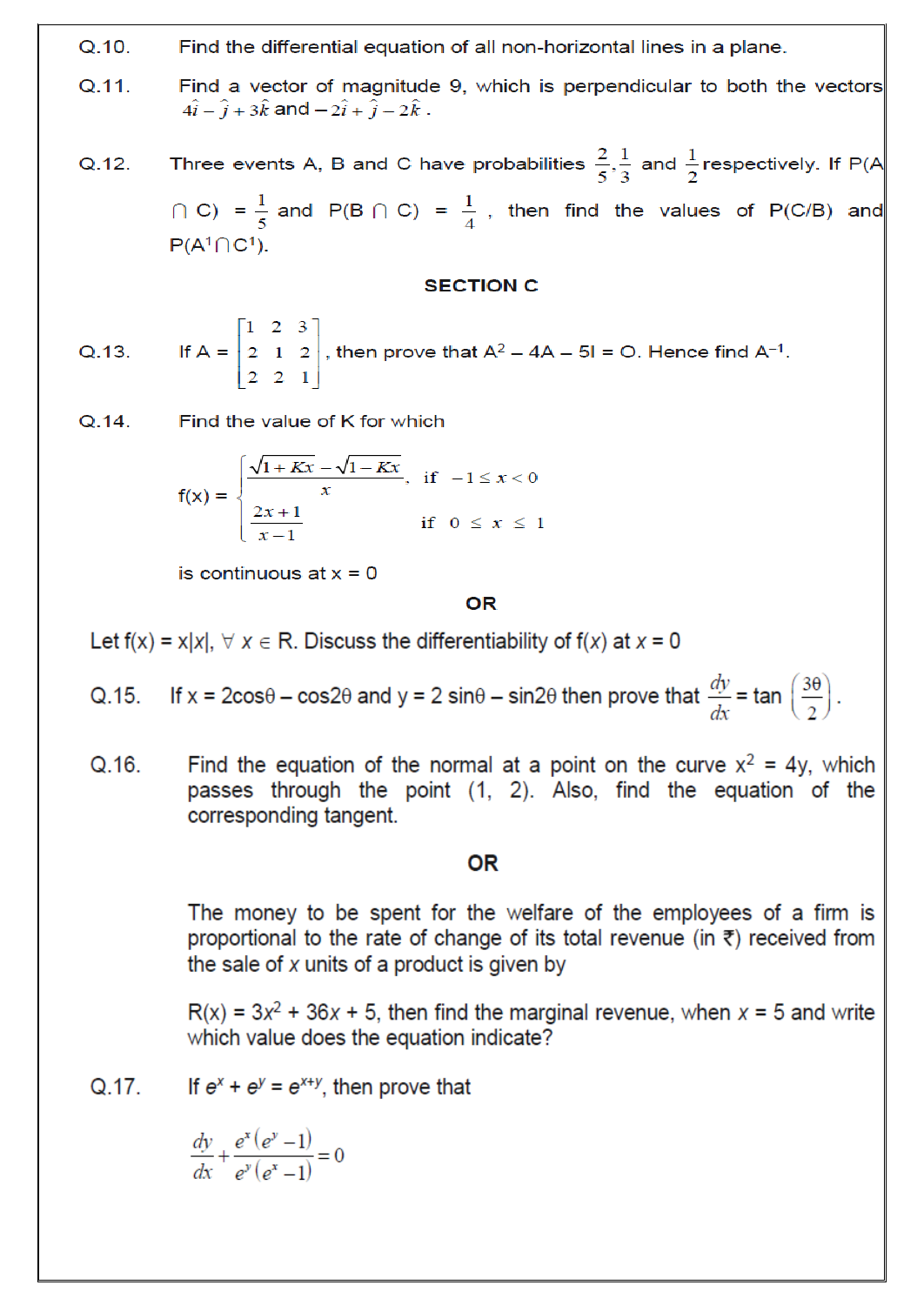$Q.18.$ 

$$
\int \frac{dx}{\sin x + \sin 2x}
$$

Solve the following differential equation  $Q.19.$ 

$$
x \cos \left(\frac{y}{x}\right) \frac{dy}{dx} = y \cos \left(\frac{y}{x}\right) + x, x \neq 0
$$

**OR** 

Solve the differential equation

$$
\frac{dy}{dx} + y \cot x = 4 \times \csc x
$$
, given that  $y = 0$  when  $x = \pi/2$ 

- If  $\vec{a}$ ,  $\vec{b}$  and  $\vec{c}$  are three mutually perpendicular vectors of the same  $O<sub>20</sub>$ magnitude, then prove that  $\vec{a} + \vec{b} + \vec{c}$  is equally inclined with the vectors  $\vec{a}$ ,  $\vec{b}$ and  $\vec{c}$
- Find the equation of the perpendicular from point  $(3, -1, 11)$  to line  $Q<sub>21</sub>$  $\frac{x}{2} = \frac{y-2}{3} = \frac{z-3}{4}$ . Also find the coordinates of foot of perpendicular and length of perpendicular.
- $Q.22.$ There is a group of 100 people who are patriotic out of which 70 believe in non-violence. To persons are selected at random out of them, write the probability distribution for the selected persons who are non-violent. Also find the mean of the distribution. Explain the importance of non-violence in patriotism.
- $Q.23$ A letter is known to have come either from LONDON or CLIFTION. On the envelope just two consecutive letters ON are visible, what is the probability that the letter has come from (j) LONDON (ii) CLIFTON.

### **SECTION D**

 $Q.24.$ In the set of natural numbers N, define a relation R as follows:  $\forall n$ ,  $m \in N$ , nRm, if on division by 5 each of the integers n and m leaves the remainder less than 5. Show that R is an equivalence relation. Also obtain the pair wise disjoint subset determined by R.

### 0R

Consider f: R +  $\rightarrow$  (-9,  $\infty$ ) given by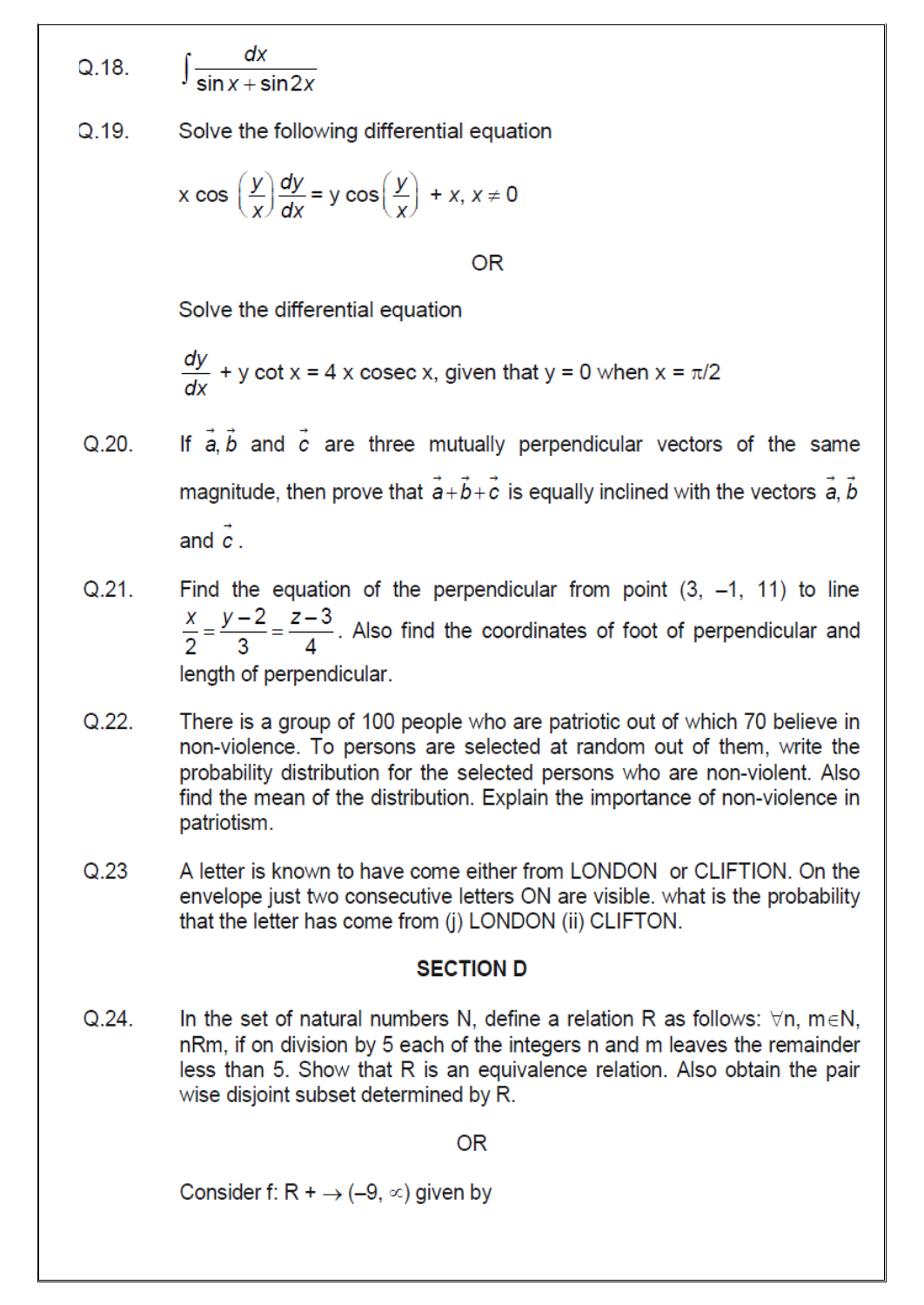$f(x) = 5x^2 + 6x - 9$ 

Prove that f is invertible with

$$
f^{-1}(y) = \left[\frac{\sqrt{54+5y}-3}{5}\right]
$$

Where R+ is the set of all positive real number.

 $Q.25$ If  $x + y + z = 0$ , then prove that

 $\begin{vmatrix} xa & yb & zc \\ yc & za & xb \\ zb & xc & ya \end{vmatrix} = xyz \begin{vmatrix} a & b & c \\ c & a & b \\ b & c & a \end{vmatrix}$ 

**OR** 

Find the value of  $\theta$  satisfying

$$
\begin{vmatrix} 1 & 1 \sin 3\theta \\ -4 & 3 \cos 2\theta \\ 7 & -7 & -2 \end{vmatrix} = 0
$$

A farmer has a plot in the shape of a circle  $x^2 + y^2 = 4$ . He divides his  $Q.26.$ property among his son and daughter in such a way that son gets the area interior to the parabola  $y^2 = 3x$  and daughter gets interior to the parabola  $y^2$  $=$  -3x. How much area his son got? Have both of them get equal share? What is the value shown by the farmer?

Q.27. Evaluate 
$$
\int_{x}^{1} \frac{(x - x^3)^{x}}{x^4} dx
$$

0<sub>R</sub>

Evaluate  $\int_{0}^{3} (2x^{2} + e^{x}) dx$  as limit of sum.

- Find the distance of the point  $(1, -2, 3)$  from the plane  $x y + z = 5$  $Q.28.$ measured parallel to the line  $\frac{x-1}{2} = \frac{y-3}{3} = \frac{z+2}{-6}$ .
- $Q.29.$ If a young man rides his motorcycle at 25 km/h, had to spend of  $\overline{\tau}$  2 per km on petrol with very little pollution in the air. If he rides it at a faster speed of 40 km/h, the petrol cost increases to  $\overline{z}$  5 per km and rate of pollution also increases. He has  $\bar{\tau}$  100 to spend on petrol and wishes to find what is the maximum distance he can travel with in one hour? Express this problem as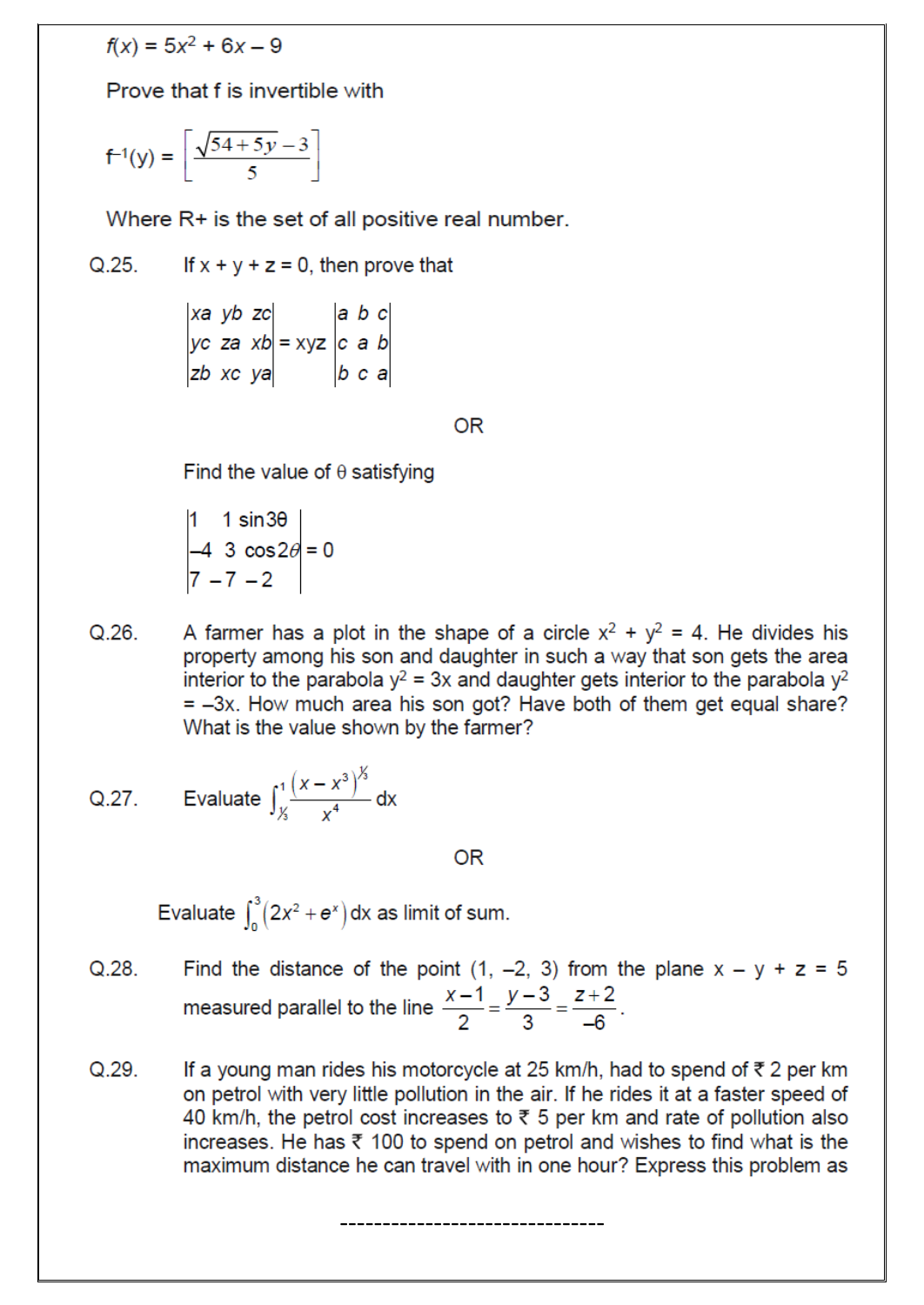### ATOMIC ENERGY CENTRAL SCHOOL No 4 RAWATBHATA

Confidence Test-II (2017-18)

Time: 3Hrs Class – XII, Biology M.M. 70

General Instruction:-

- 1) All questions are compulsory.
- 2) This question paper consists of four sections A, B, C and D. section "A" consists of 8 question of one mark each. Section "B" is of 10 questions of 2 marks each, section "C" is of 9 questions of 3 marks each and section 'D' is of 5 marks each.
- 3) There is no overall choice. However an internal choice has been provided in one questions of 2 marks one question of 3 marks and all questions of 5 marks. Attempt only one choice in all such questions.
- 4) Wherever necessary,diagrams drawn should be neat & properly labeled.

### SECTION 'A'

- 1. What is meant by "homothallic"?
- 2. What is the ploidy of PEN?
- 3. Give two examples of biogeogrphical evidences in favor of evolution.
- 4. How has European Federation of Biotechnology (EFB) defined biotechnology?
- 5. Describe eutrophication.
- 6. Mention two adaptations shown by each of the following to live in their environment: (i) Desert plant (ii) Mammal of colder region.
- 7. Mention the dual function of AUG.
- 8. Why is cow dung used in generation of biogas?

### SECTION 'B'

- 9. How is male gamete are transferred to the site of fertilization in?
	- (i) Algae (ii) Flowering plants
- 10. Corpus luteum in pregnancy has a long life. However, if fertilization does not take place, it remain active only for 10-12 days. Why?
- 11. In a dihybrid cross, white eyed, yellow bodied female *Drosophila* crossed with red eyed, brown bodied male *Drosophila*, produced in F<sub>2</sub>-gemeration are 1.3% recombinant and 98.7% progeny with parental type combinations. This observation of Morgan deviated from Mendelian  $F_2$  phenotypic dihybrid ratio. Explain, giving reasons Morgan's observations.
- 12. State the dual role of deoxyribonucleoside trilphosphates during DNA replication.
- 13. Write the scientific names of the causal organisms of elephantiasis and ringworm in human.
- 14. Why cannabinoids are banned in sports and games?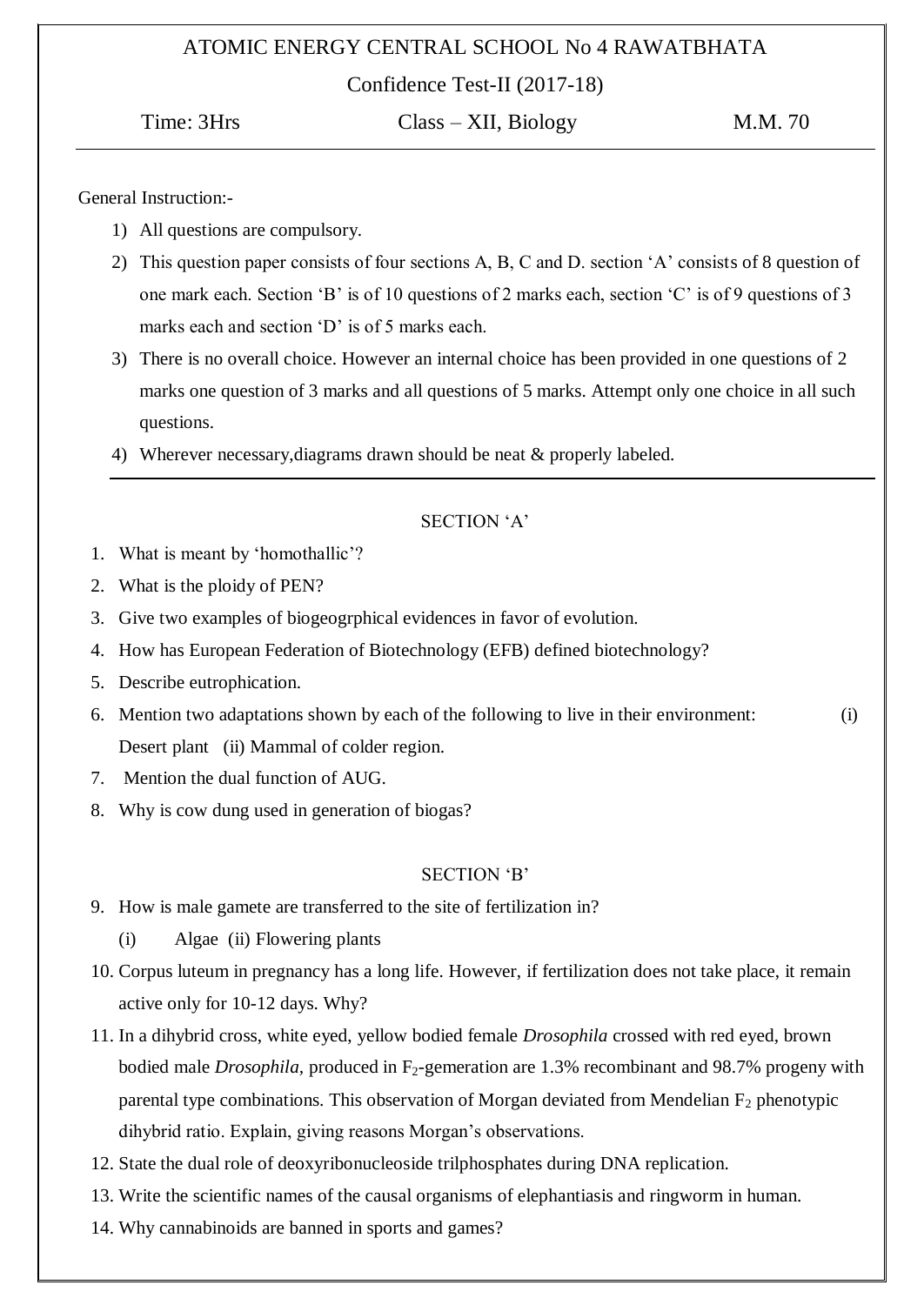- 15. How is the bacterium *Thermus aquaticus* employed in recombinant DNA technology?
- 16. Write a short note on biopiracy highlighting the exploitation of developing countries by the developed countries.
- 17. How is ozone formed in the stratosphere?Why is it called good ozone?
- 18. What is *IUCN* Red list? Give any two uses of the list.

### Or

- (a) Explain how over exploitation is a cause of loss of biodiversity.
- (b) What are the major causes of biodiversity losses in a geographical region?

### SECTION 'C'

- 19. Write the two major function each of testes and ovaries.
- 20. We see advertisements like "Saheli" as a method of family planning:

(i) What is "Saheli"?

- (ii) What is the principle behind using it as a method to control population?
- (iii) How will you convince people who say it is religious wrong to use them to avoid pregnancy?

Mention its advantages.

- 21. (i) How does the Hardy-Weinberg's expression ( $p^2 + 2pq + q^2 = 1$ ) explain that genetic equilibrium is maintained in a population?
- (ii) Name the scientist who experimentally confirmed the Oparin-Haldane theory of the origin of life.
	- 22. A relevant portion of β- chain of haemoglobin of a normal human is given below:



The codon for the sixth amino acid is GAG. The sixth codon GAG mutate to GAA as result of mutation "A" and into GUG as a result of mutation "B". haemoglobin structure did not change as a result of mutation 'A', where a haemoglobin structure changed because of mutation 'B' leading to sickle-shaped RBCs. Explain giving reason how could mutation "B" change the haemoglobin structure and not mutation  $A$ .

- 23. Now-a-days capsules of *Spirulina* are used as food supplements. Do you recommend the use of these capsules. Why?
- 24. Identify A,B,C, D,E and F in the table given below:

| Organism            | <b>Bioactive Molecule</b> | Uses       |
|---------------------|---------------------------|------------|
| Monascus perpuresus |                           |            |
|                     |                           | Antibiotic |
|                     | Cyclosorin A              |            |

- 25. Diagrammatically represent the experimental steps cloning and expressing a human gene(say the gene for growth hormone) into a bacterium like E.coli.
- 26. Write important features of a sedimentary cycle in an ecosystem.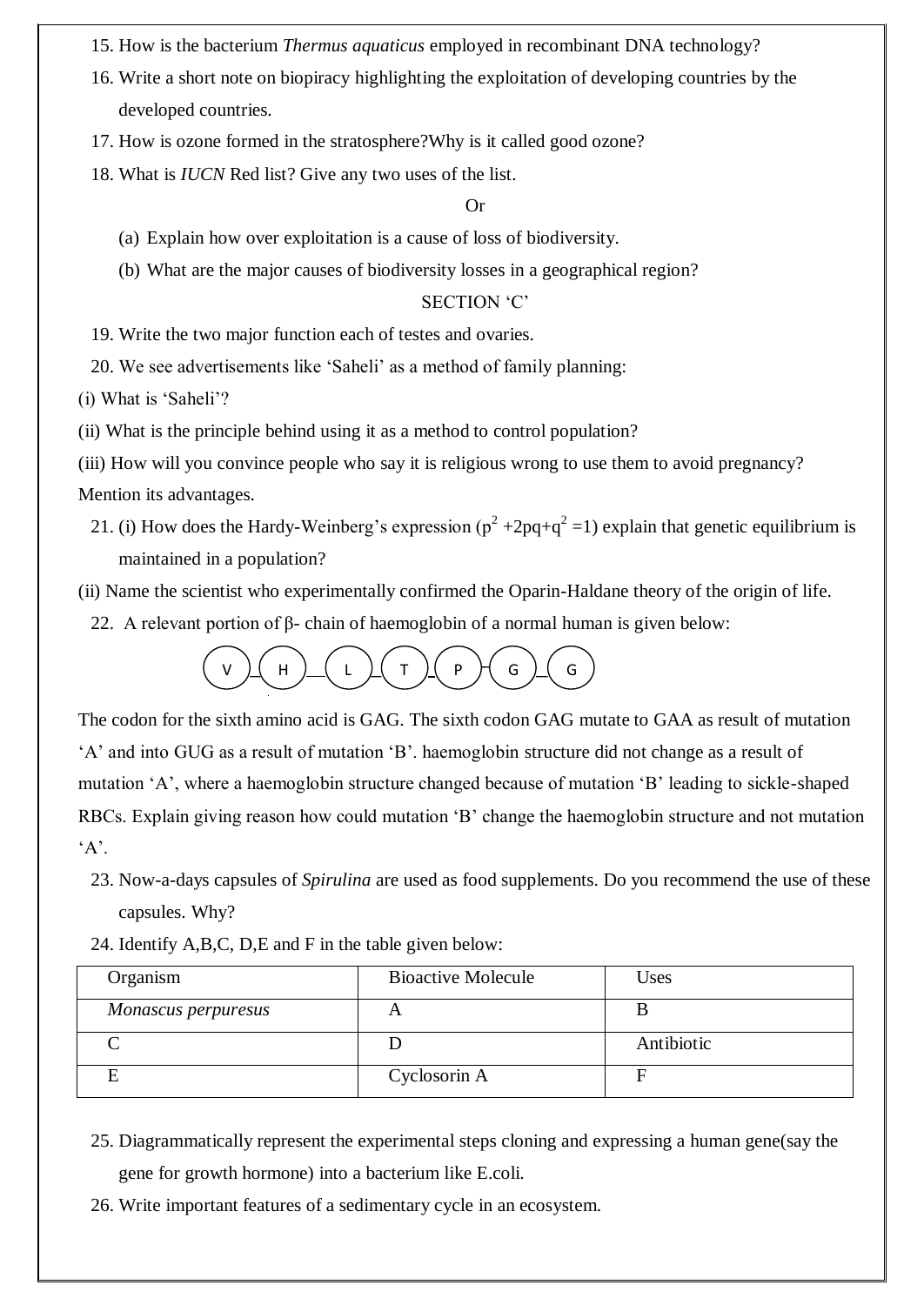27. What do you mean by global warming? How can it be prevented?

### OR

Explain 'rivet popper hypothesis', Name the ecologist, who proposed it?

### SECTION 'C'

- 28. (a) When we pass by a small pond/lake or even a canal, it is a sight of beautiful mauve coloured flowers of water hyacinth, the plant which completely covers the water surface. It is for these beautiful flowers that this plant was introduced into India. But, now we talk about the harm it has caused to our ecosystems and water ways.
- (i) Write the scientific name of this plant.
- (ii) How has it become a menace to be denoted as "Terror of Bengal"?
- (b) What is sewage? How it can be treated before it is released into water-bodies?

### OR

- (a) Draw a labeled diagram of sectional view of human ovary showing different stages of oogenesis.
- (b) What would be the consequence of failure of the electrostatic precipitator of a thermal plant?
- 29. Inheritance patterns of flower colour in garden pea plant and snapdragon differ. Why is the difference observed? Explain the difference with the help of cross in their inheritance patterns.

#### OR

- (i) Write what DNA replication refers to.
- (ii) State the properties of DNA replication model.
- (iii) List any three enzymes involved in the process along with their function.
	- 30. (a) Aditya participated in group discussion in his school on "The ill effects of Tobacco on Human Health'. In the evening, he goes with his family for dinner and insists on sitting in the 'non-somking' area" to which his father (who is a heavy smoker) object.

(i) in this situation, who wins your support-Aditya"s concern for health and environment or his father"s objection. Justify giving two reason.

(b) Differentiate between a Template strand and a Coding strand of DNA.

OR

- (a) Unambiguous, Universal and degenerate are some of the terms used for the genetic code. Explain the salient features of each of them.
- (b) A person is suffering from ringworm disease. Mention the pathogen and the part of the human body affected. Gove the symptoms of the disease along with the mode of transmission.

------------------------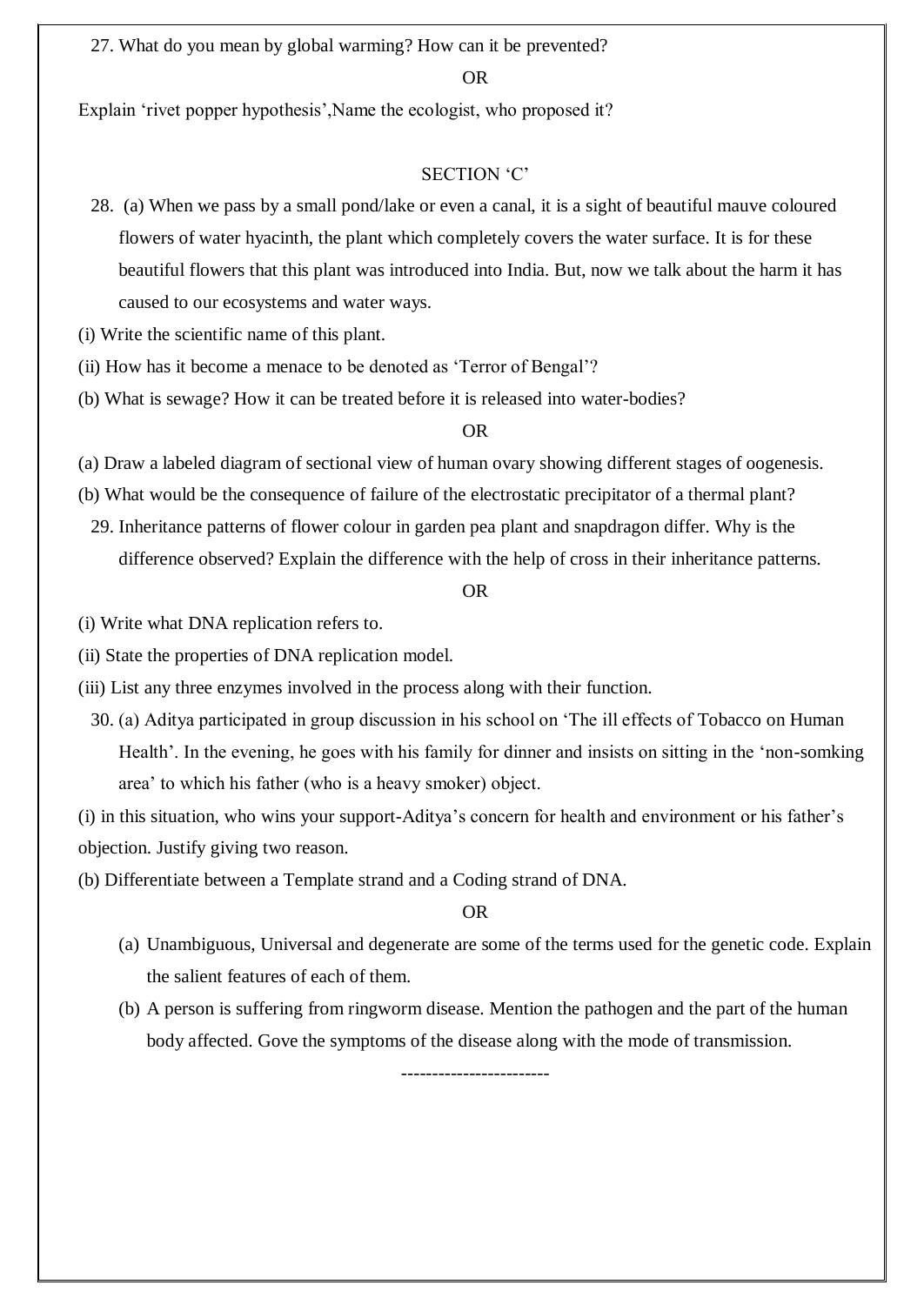# ATOMIC ENERGY CENTRAL SCHOOL NO.4, Rawatbhata

Confidence Test-II (2017-18)

|             | Time: 03 Hrs<br><b>Class XII, Computer Science</b><br><b>MM</b> : 70                     |     |
|-------------|------------------------------------------------------------------------------------------|-----|
|             | <b>General Instruction:</b>                                                              |     |
| $l_{\rm *}$ | All questions are compulsory.                                                            |     |
|             | 2. Programming language : $C++$                                                          |     |
|             |                                                                                          |     |
| Q1.         | Answer the following questions:                                                          |     |
| a)          | Name the header file(s) that shall be needed for successful Compilation of the following | (1) |
|             | $C++code.$                                                                               |     |
|             | void main()                                                                              |     |
|             | $\{$                                                                                     |     |
|             | char string [10];                                                                        |     |
|             | gets(string);                                                                            |     |
|             | srtcat(string,"MLPN");                                                                   |     |
|             | puts(string);                                                                            |     |
|             | $\}$                                                                                     |     |
| b)          | Rewrite the following program after removing the syntax error(s) if any. Underline each  | (2) |
|             | correction.                                                                              |     |
|             | #include <iostream.h></iostream.h>                                                       |     |
|             | class Train                                                                              |     |
|             | {                                                                                        |     |
|             | int trainnumber;                                                                         |     |
|             | char TrainName[25];                                                                      |     |
|             | public:                                                                                  |     |
|             | void Add()                                                                               |     |
|             |                                                                                          |     |
|             | $\sin \gg$ trainnumber;                                                                  |     |
|             | gets(TrainName);                                                                         |     |
|             |                                                                                          |     |
|             | void display()                                                                           |     |
|             | $\{$                                                                                     |     |
|             | cout< <trainnumber <<":"<<trainname<<end;<="" td=""><td></td></trainnumber>              |     |
|             | ∤                                                                                        |     |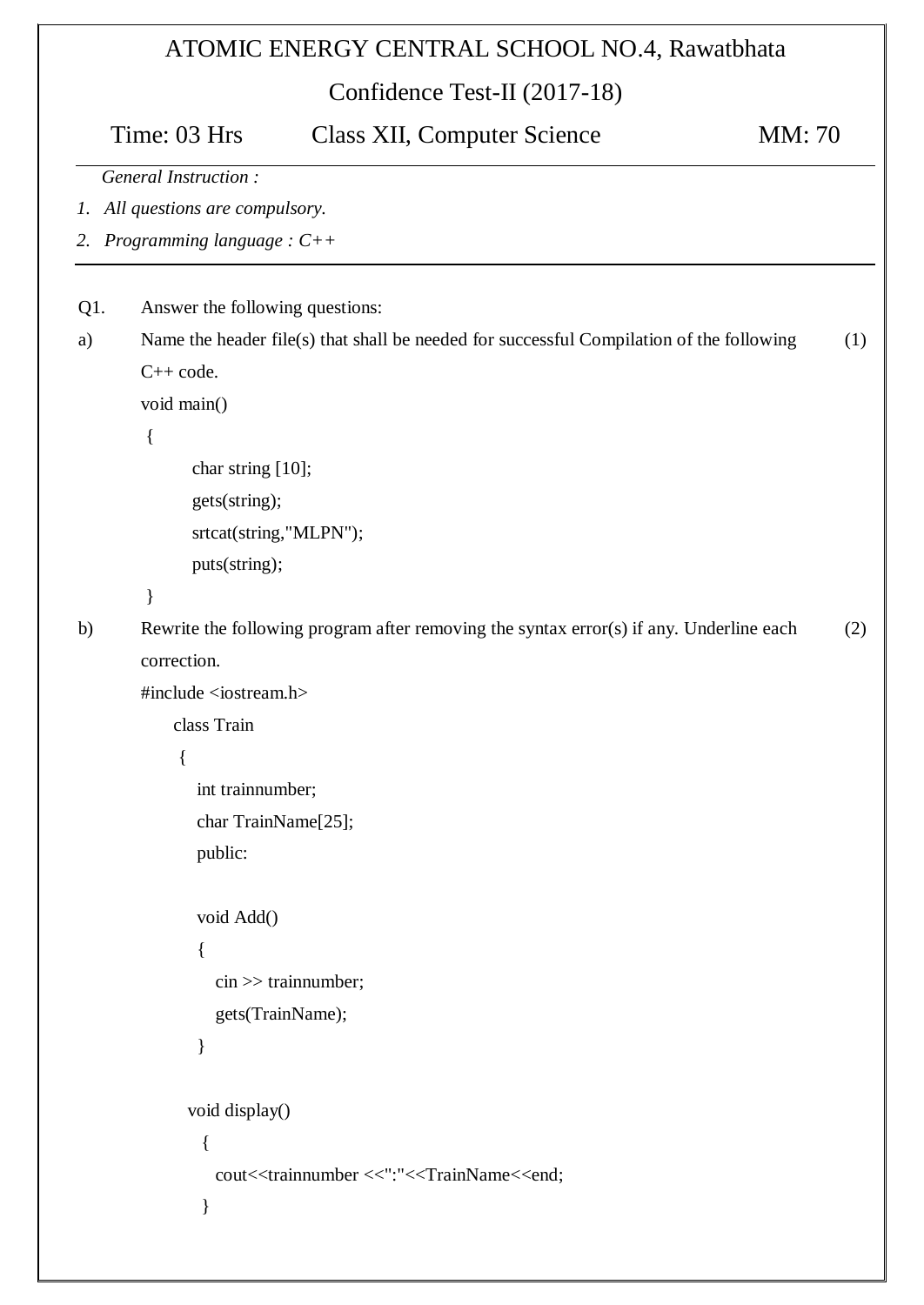```
 };
            void main() 
            { 
              Train T; 
              Add.T(); 
             display.T();
            } 
c) Find the output of the following program . (2)
       #include<iostream.h>
       int m = 10;
       void pass (int \& a, int \& c)
       {
       int m = 4;
       c + = m;a^* = :: m;}
       int main()
       { 
       int p = 1, m = 2;
       pass (p, :: m, m);
       cout << m << ':' << p << ':' << :: m ;
             cout << endl;
       pass (:: m , p, m) ; 
       cout << m << \cdot :' << p << ':' << :: m ;
       }
d) What will be the output of the following code segment ? 2
       #include<iostream.h>
       #include<stdlib.h>
       const int LOW=25;
       void main()
       { randomize();
       int POINT=5, Number;
       for(int I=1;I<=4;I++)
        {
           Number=LOW+random(POINT);
```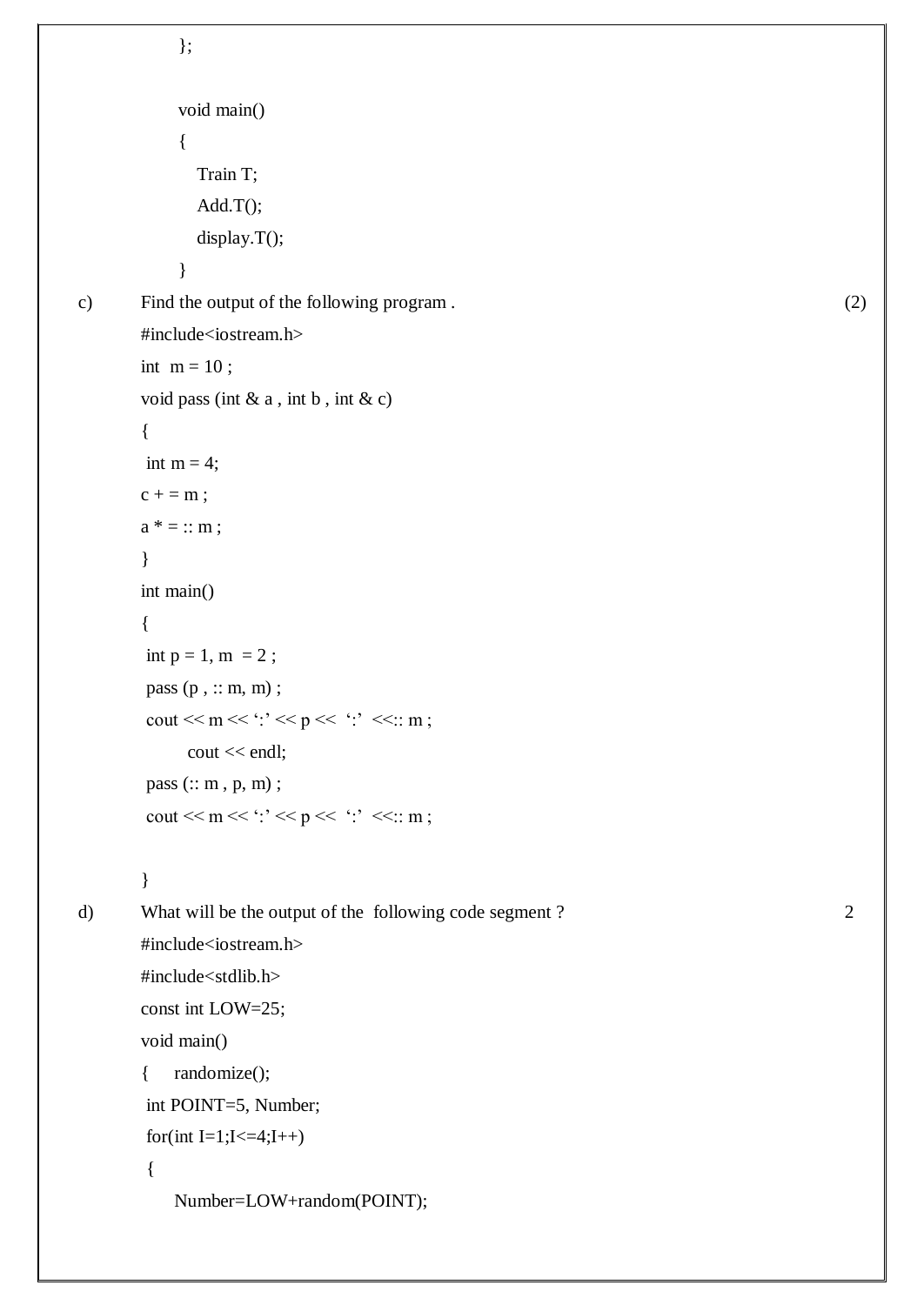```
cout<<Number<<":" <<endl;
          POINT--;
       }
       }
              (i) 29:26:25:28:
              (ii) 24:28:25:26:
              (iii) 29:26:24:28:
              (iv) 29:28:25:26:
e) Find the output of the following code. 3
       #include<iostream.h>
       int find ( int P )
       {
       if (P>0)return P * 10;
       else 
       return P + 12;
       }
       void Design ( char M, int B = 2 )
       {
       for ( int C = 0; C < B; C++)
       cout << find(C) << M;
       cout << endl ;
       }
       int main( )
       {
       Design(*");
      Design(*, 4);Design(\degree%', 3);
       return0 ;
       }
f) How you will declare a Character Constant and a String Constant in C++ give example of 
       each?
                                                                                     2
Q2 Answer the following questions:
a) Illustrate the concept of function overloading with the help of example. 2
b) Answer the questions (i) and (iv) after going through the following program: 4
       class Book
```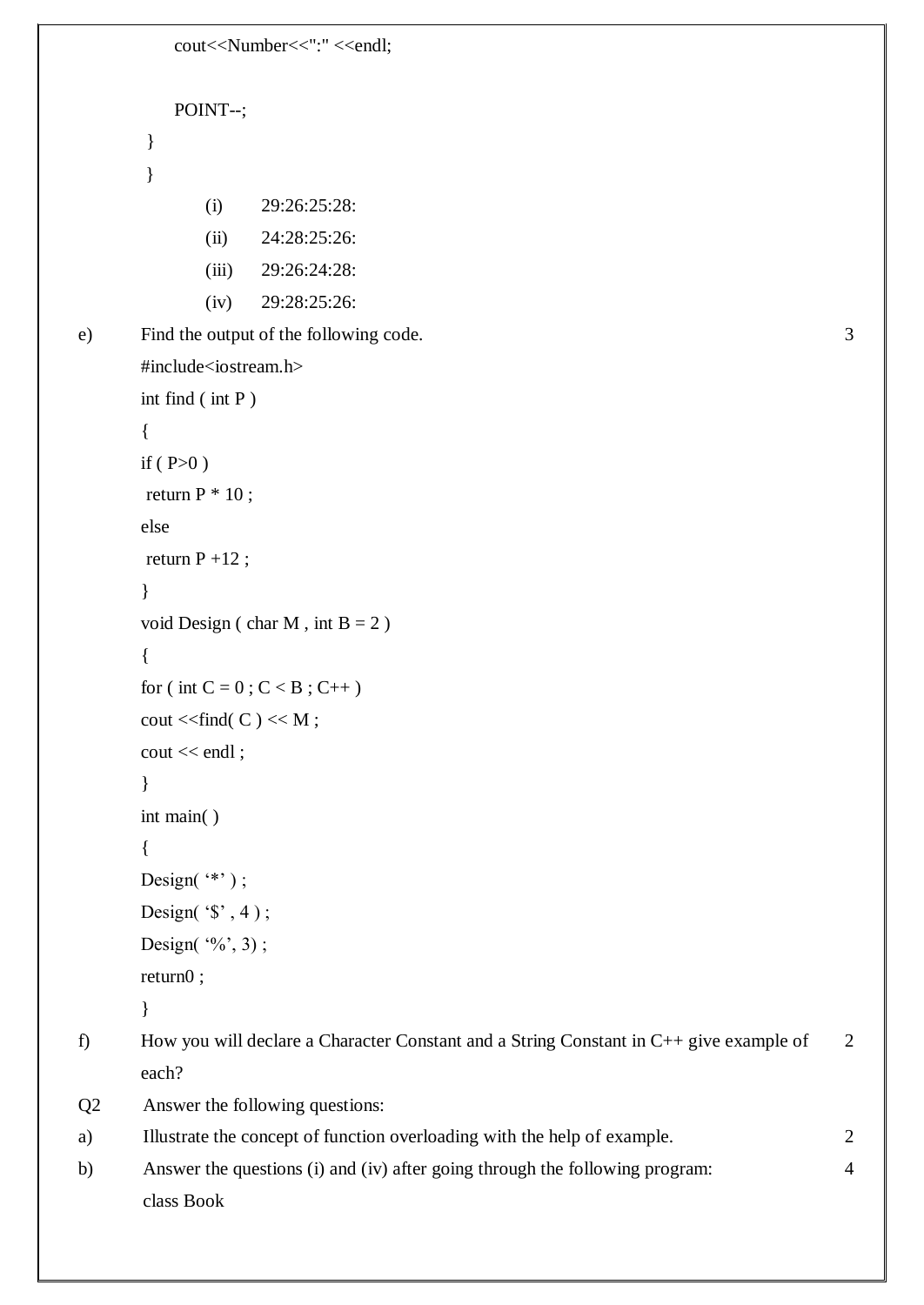```
{ 
            char Book_Name[20]; 
            char Author[20]; 
            int pages; 
           public: 
              void reading(); 
              void display(); 
        }; 
        class Textbook:private book 
         { 
            int chapters; 
            int examples; 
            protected: 
              int std; 
            public: 
              void readingTextbook(); 
              void DisplayTextbook(); 
        }; 
        class Computerbook:public Textbook 
         { 
            char content[20]; 
           public: 
              void readingCSBook(); 
              void DisplayCSBook(); 
        }
(i) Name the members, which can be accessed from the member function of class 
        ComputerBook. 
(ii) Name the member, which can be accessed by an object by an object of class Textbook. 
(iii) Name the members, which can be accessed by an object of class ComputerBook.
(iv) What will be the size of an object ( in bytes) of class Computer Book.
```

```
c) Define a class bank to represent the bank account of a customer with the following 
        specifications:
```
4

private members:

- o name of the depositor char (20)
- o account no int
- o type of account ( s for saving, c for current account) char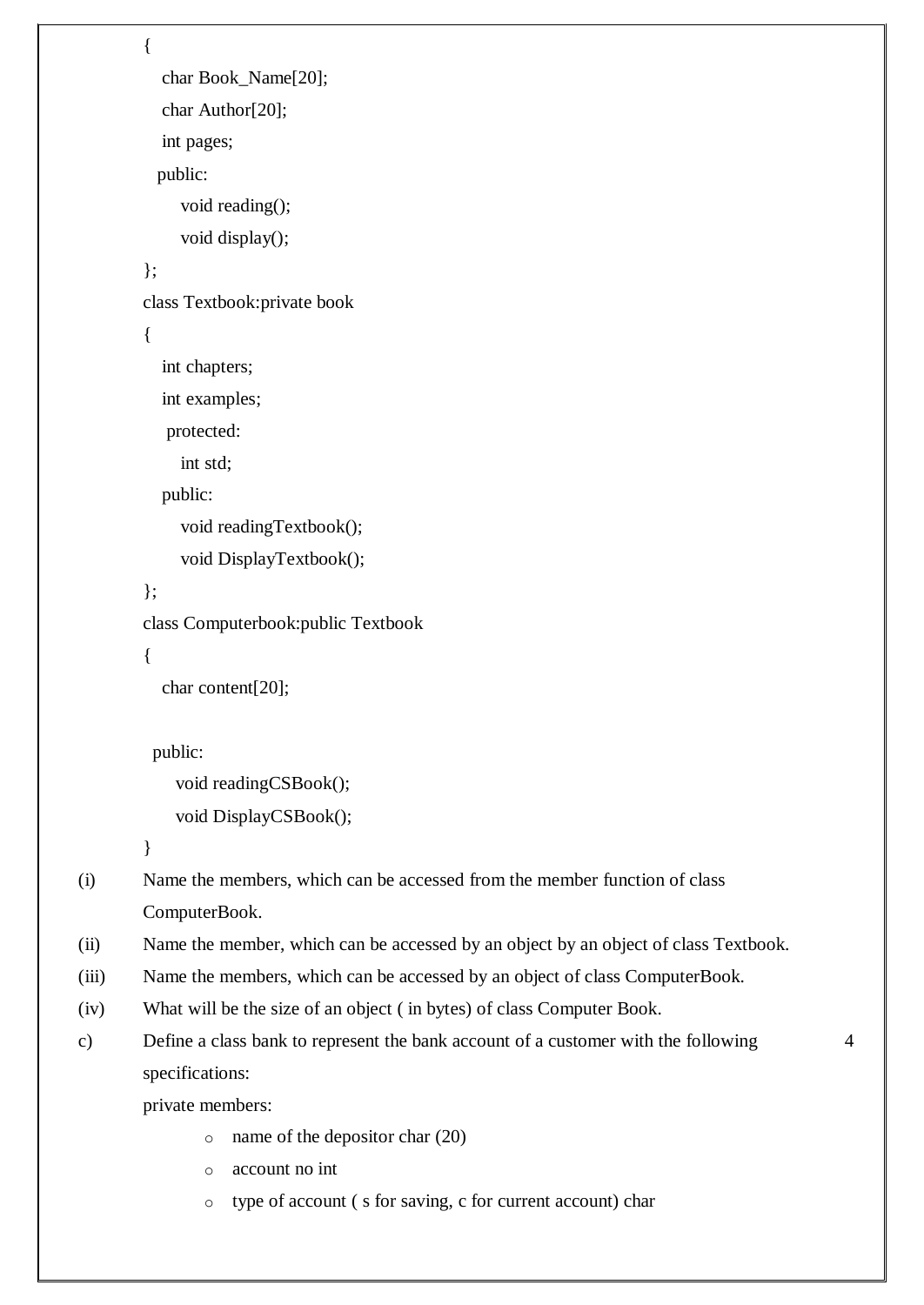```
o balance amount (float) 
        public members:-
                o initial( ) to initialize data members 
                o deposit( ) to deposit money 
                o withdraw( ) for withdraw of money. Money can be withdrawn if minimum 
                    balance > 1000\circ display( ) to display data members
d) In the following program, find the correct possible output from the given options
        #include <iostream.h> 
        #include <stdlib.h> 
        void main() 
        { 
           randomize(); 
          char color[[[20] = ["White", "Green", "Blue", "Yellow"];
            int paint; 
          for(int i=0;i\le=2;i++)
            { 
             paint = random(2) + 1;cout << color [paint] << ";";
            } 
        } 
        Output: 
        (i) Blue : Green : Yellow 
        (ii) White : Blue : Green 
        (iii) Blue : White : Yellow 
        (iv) White : Blue : Yellow
                                                                                                     2
Q3 Answer the following questions:
a) Write a function in C++ which accepts an integer array and its size as arguments and find the 
       sum of all the elements which are fully divisible by 3 and 5. Example: if an array of five 
       elements initially contains the element as :
       3,5,1,15,25,30
       The output will be : 45
                                                                                                        3
b) An array MAT [20][10] is stored in the memory along the column with each of the elements 
       occupying 4 bytes. Find out the base address and address of elements MAT [10][5], if an 
       element MAT[5][7] is stored at the memory location 1000. 
                                                                                                        3
c) Write a function in C++ to delete a node containing employee information from a 
       dynamically allocated stack to employee implemented with the help of the following
```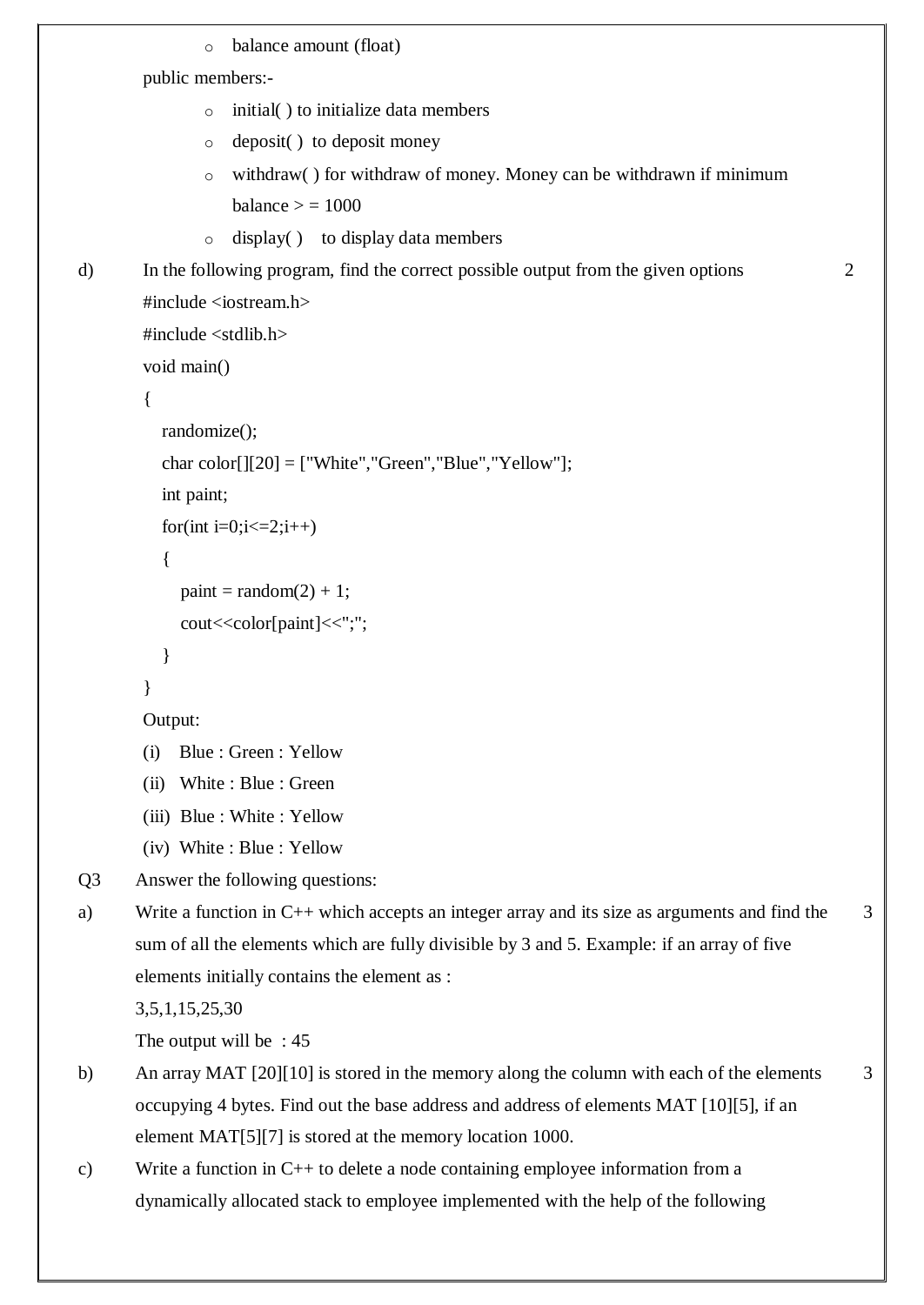|              | structure :                                                                                 |   |
|--------------|---------------------------------------------------------------------------------------------|---|
|              | struct Emp                                                                                  |   |
|              | int EmpId;<br>$\{$                                                                          |   |
|              | char Name[25];                                                                              |   |
|              | Emp *Next;                                                                                  |   |
|              | }                                                                                           |   |
| $\mathbf{d}$ | Evaluate the following postfix expression E given below; show the contents of the stack     | 2 |
|              | during the evaluation.<br>E=20, 6, 2, $\land$ , 10, 4, %, -, +                              |   |
| e)           | Write a function in $C++$ to find the sum of diagonal elements of a two dimensional integer | 2 |
|              | array with 5 ROWS and 5 COLUMNS.                                                            |   |
| Q4           | Answer the following questions:                                                             |   |
| a)           | Observe the program segment given below carefully, and answer the question that follows:    | 1 |
|              | class Candidate                                                                             |   |
|              |                                                                                             |   |
|              | int Id; //Candidate's Id                                                                    |   |
|              | char Name[20]; // Candidate's Name                                                          |   |
|              | // Candidate's Score<br>float Score;                                                        |   |
|              |                                                                                             |   |
|              | public:                                                                                     |   |
|              | void Enrollment();                                                                          |   |
|              | void ShowData();                                                                            |   |
|              | //Function to change Score<br>void Marks();                                                 |   |
|              | long R_id() {return Aid;}                                                                   |   |
|              | $\}$ ;                                                                                      |   |
|              | void Update(int Id)                                                                         |   |
|              |                                                                                             |   |
|              |                                                                                             |   |
|              | fstream File;                                                                               |   |
|              | File.open("AllData.DAT",ios::binary ios::in ios::out);                                      |   |
|              | candidate cn;                                                                               |   |
|              | int Record=0,Found=0;                                                                       |   |
|              | while (!Found&&File.read((char*)&cn, sizeof(cn)))                                           |   |
|              | $\{$                                                                                        |   |
|              | if $(Id=-A.R_id()$                                                                          |   |
|              | {                                                                                           |   |
|              | cout<<"Enter Marks";                                                                        |   |
|              | cin>>A.Marks();                                                                             |   |
|              |                                                                                             |   |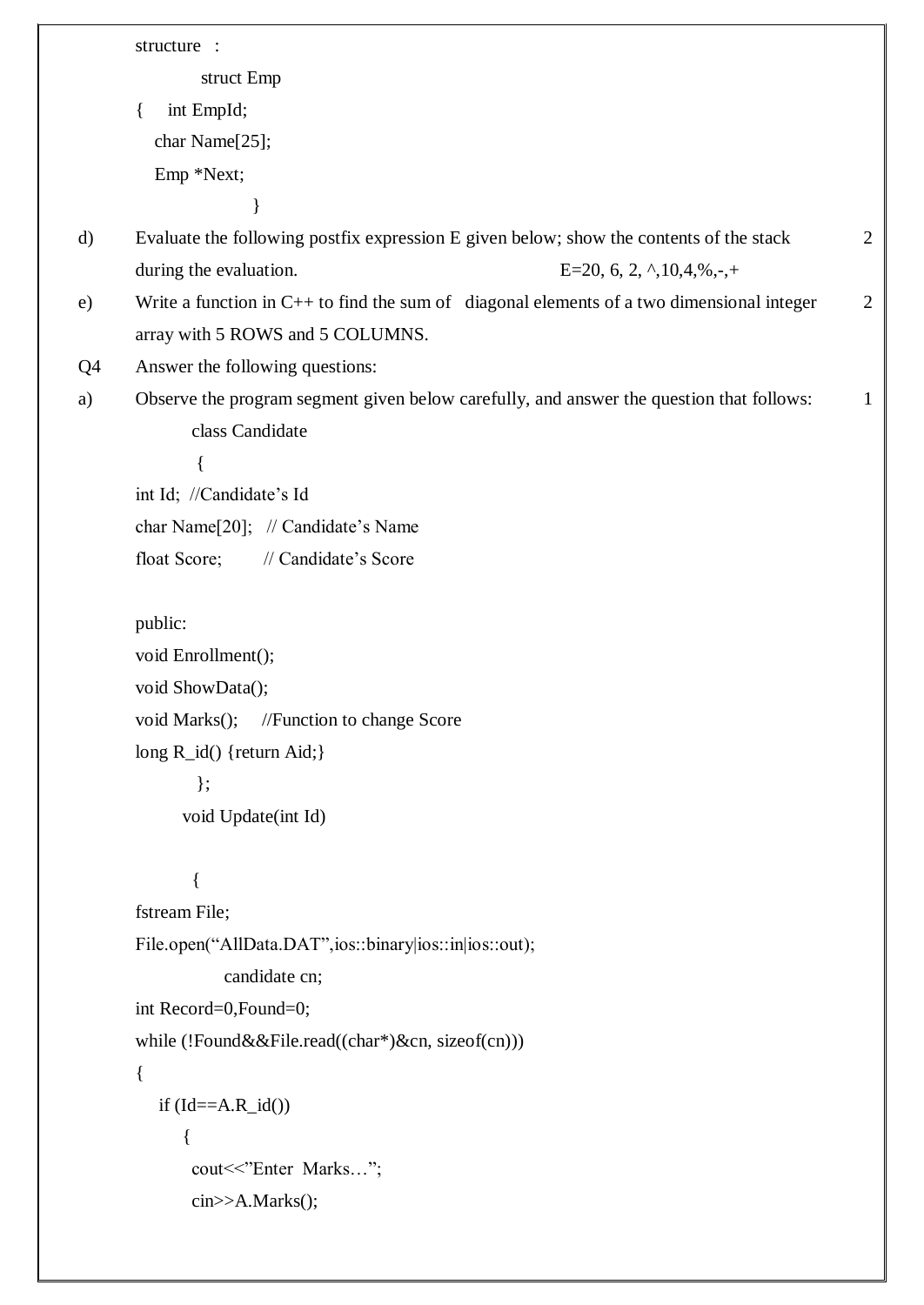```
 _________________ //statement 1
                               //statement 2
        Found = 1;
       }
Record++;
}
if(Found==1)cout<<"Record Updated";
File.close();
        }
Write the Statement1 to position the File Pointer at the beginning of the Record for which
the Candidate"s Id matches with the argument passed, and Statement2 to write the updated 
Record at that position.
```

```
b) Write a function in C++ to read the content of a text file "News.TXT" and display all those
       lines which are either starting with "S" or starting with "W".
```
2

```
c) A binary file "ADDRESS.DAT", containing records of the following class colony type : 3
```

```
class colony
```
{

```
char c_{n0}[10];
    char c_name[40];
    long no_of_ppl;
        public:
    void getdata()
    { 
           gets(c_no); gets(c_name); ciin>>no_of_ppl; 
    }
    void showdata()
    {
           cout << "Colony Number : "<< c_no;
           cout << "Colony Name : " << c_ name;
           cout << " No. of people : " << no_of_ppl;
    }
           char * returnname()
    {
              return c_name;
 }
```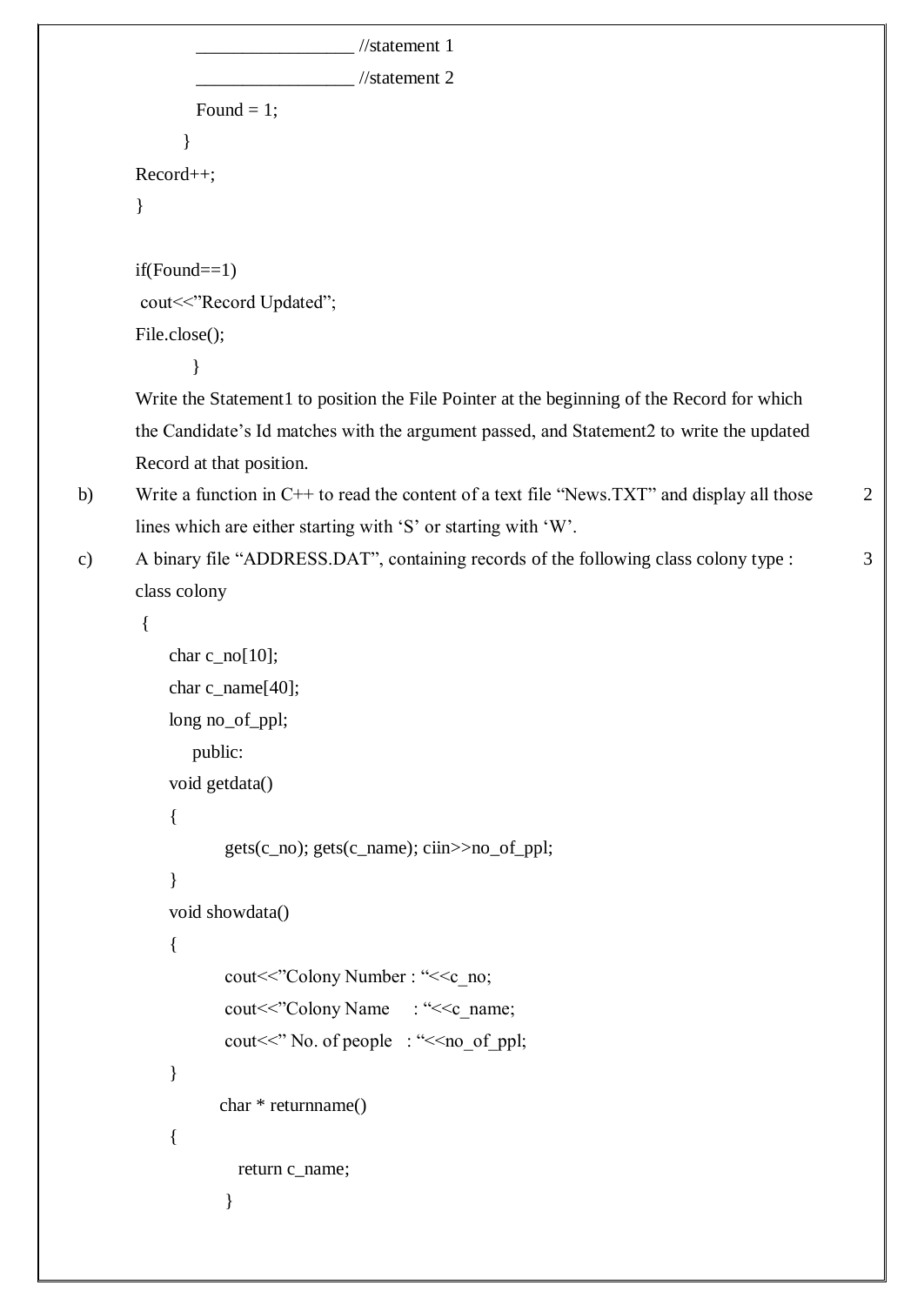};

Write a function showaddress() in C++ that would read contents of file "ADDRESS.DAT"

and display the details of those colonies where number of people are greater than 1000.

- Q5 Answer the following questions:
- a) What do you understand by Domain of column & Cardinality of a table? 2
- b) Consider the following tables Stationery and Consumer :

Table: Stationery

|                 | $S$ <sub>ID</sub> | StationeryName | Company    | Price             |
|-----------------|-------------------|----------------|------------|-------------------|
|                 | DP01              | Dot Pen        | <b>ABC</b> | 10                |
|                 | PL <sub>02</sub>  | Pencil         | <b>XYZ</b> | 6                 |
|                 | ER <sub>05</sub>  | Eraser         | <b>XYZ</b> | 7                 |
|                 | PL01              | Pencil         | <b>CAM</b> | 5                 |
|                 | GP <sub>02</sub>  | Gel Pen        | <b>ABC</b> | 15                |
| Table: Consumer |                   |                |            |                   |
|                 | C ID              | ConsumerName   | Address    | $S$ <sub>ID</sub> |
|                 | 01                | Good Learner   | Delhi      | PL <sub>01</sub>  |
|                 | 06                | Write Well     | Mumbai     | GP02              |

| 12                                                                        | Topper       | Delhi    | DP01             |
|---------------------------------------------------------------------------|--------------|----------|------------------|
| 15                                                                        | Write & Draw | Delhi    | PL <sub>02</sub> |
| 16                                                                        | Motivation   | Banglore | PL <sub>01</sub> |
| $\cos A_2$ for the statement $\left(\cdot\right)$ to $\left(\cdot\right)$ |              |          |                  |

i) Write SOL commands for the statement (i) to (iv). 4

- (i) To display the details of those consumers whose Address is Delhi.
- (ii) To display the details of Stationery whose Price is in the range of 8 to 15. (Both Value included)
- (iii) To display the ConsumerName, Address from Table Consumer, and Company and Price from table Stationery, with their corresponding matching S\_ID.
- (iv) To increase the Price of all Stationery by 2.
- ii) Write output for SQL queries (v) to (viii): 2
	- (v) SELECT DISTINCT Address FROM Consumer;
	- (vi) SELECT Company, MAX(Price), MIN(Price), COUNT(\*) from Stationery GROUP BY Company;
	- (vii) SELECT Consumer.ConsumerName, Stationery.StationeryName, Stationery.Price FROM Stationery, Consumer WHERE Consumer.S\_ID=Stationery.S\_ID;
	- (viii) Select StationeryName, Price\*3 From Stationery;
- Q6 Answer the following questions:
- a) State and prove De Morgan"s theorem. 2
- b) Write the POS form of the function F given in the truth table below and simplify it: 2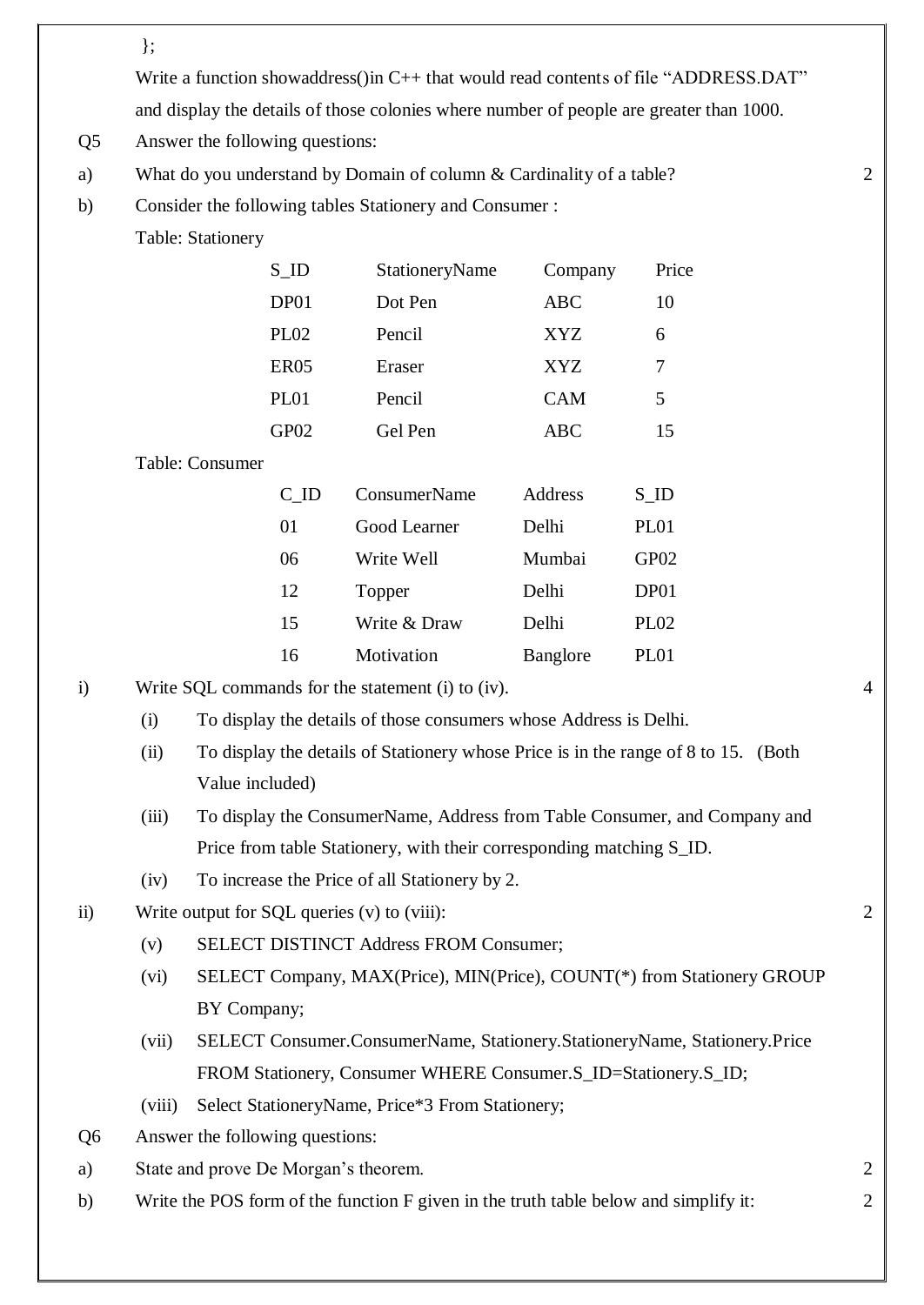| $\mathbf X$  | Y              | Z        | ${\bf F}$    |
|--------------|----------------|----------|--------------|
| $\Omega$     | $\theta$       | $\Omega$ | $\mathbf{1}$ |
| $\Omega$     | $\theta$       | 1        | $\Omega$     |
| $\Omega$     | 1              | 0        | ∩            |
| $\theta$     | 1              | 1        | $\mathbf{1}$ |
| $\mathbf{1}$ | $\overline{0}$ | 0        | $\mathbf{1}$ |
| $\mathbf{1}$ | $\theta$       | 1        | 1            |
| 1            | 1              | 0        |              |
| 1            | 1              | 1        |              |

c) Write the Boolean expression for the logic circuit : 1



d) Obtain the simplified form of Boolean Expression using K'Map: 3

 $F(x, y, z, w) = \sum (0, 2, 4, 5, 8, 9, 12, 13, 15)$ 

- Q7 Answer the following questions:
- a) Differentiate between gateway and bridge. 1
- b) Write the full forms of the following: (i) HTML (ii) FSF
- c) Which of following units measures the speed with which data can be transmitted from one node to another node of a network?

1

1

(i) KMph (ii)Mbps (iii) MGps

- d) Which protocol is used for sending and receiving emails? 1
- e) What do you understand by cloud computing? Briefly explain its characteristics? 2
- f) "AYS Software Inc." is planning to expand their network in India, starting with two cities in India to provide Software services. The company has planned to set up their main office units in Punjab at three locations and have named their offices as "Coding Unit", "Testing Unit" and "Finance Unit". The company has its corporate unit in Shimla. A rough layout of the same is as follows: 4

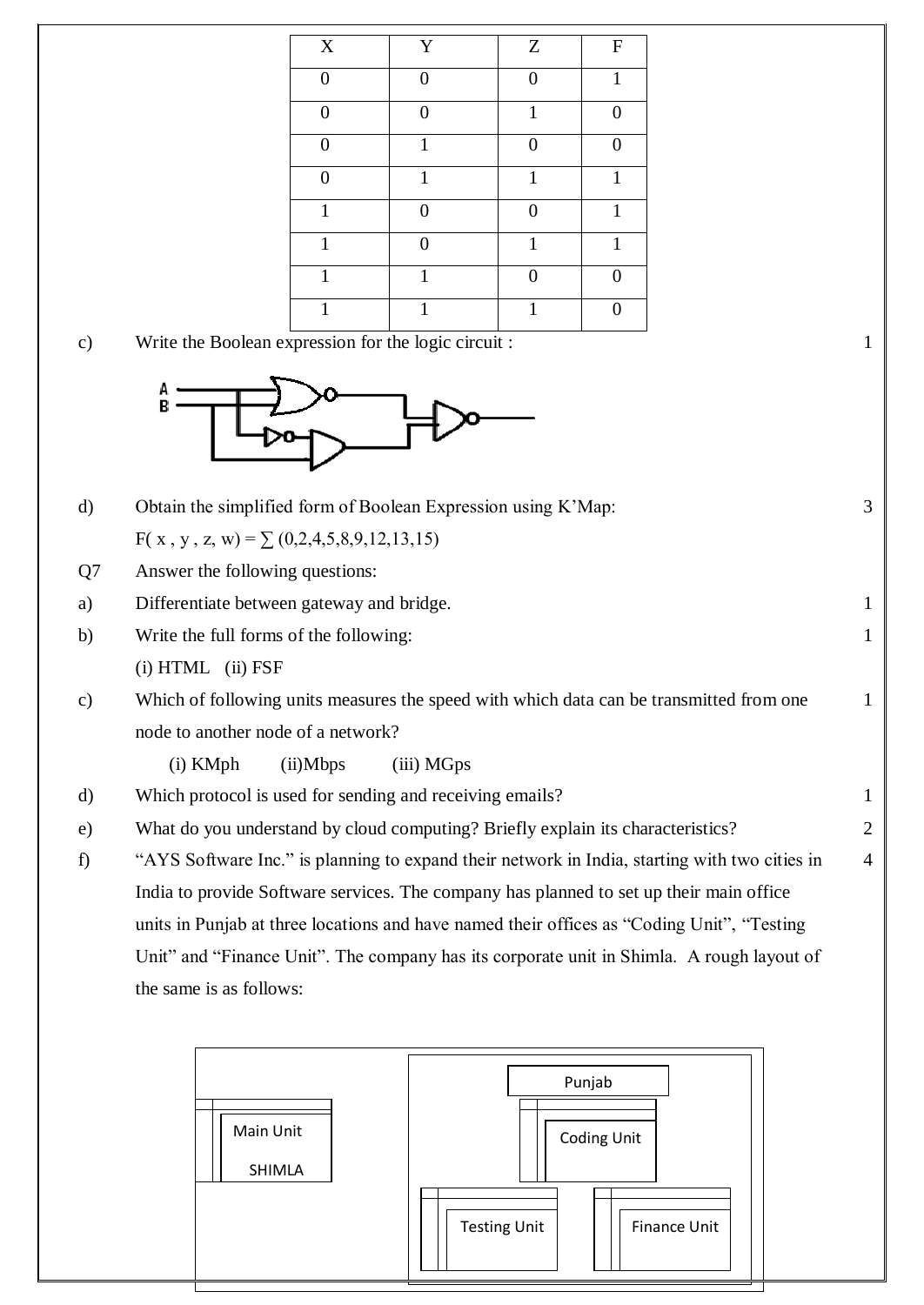Approximate distances between these Units are as follows:

| From         | Tο                  | Distance |
|--------------|---------------------|----------|
| Coding Unit  | <b>Testing Unit</b> | 16 KM    |
| Coding Unit  | <b>Finance Unit</b> | 50 Mtr   |
| Finance Unit | <b>Testing Unit</b> | 10KM     |

In continuation of above,company experts have planned to install following number of computers in each of office units:

| Coding Unit         | 100 |
|---------------------|-----|
| <b>Testing Unit</b> | 70  |
| Finance Unit        | 10  |

- i) Suggest the kind of network required (out of LAN,MAN,WAN) for connecting each of the following office units:
	- Coding Unit and Testing Unit
	- Coding Unit and Finance Unit
- ii) Which one of the following devices will you suggest for connecting all the computers within each of their office units?

Switch/Hub, Modem, Bluetooth

iii) Which of the following communication media, will you suggest to be procured by the company for connecting their local offices in Punjab for very effective (High Speed) communication?

Coaxial cable, Optical fiber, Wi Fi network

iv) Suggest a cable/wiring layout for connecting the company"s local office units located in Punja and Main Unit.

-----------------------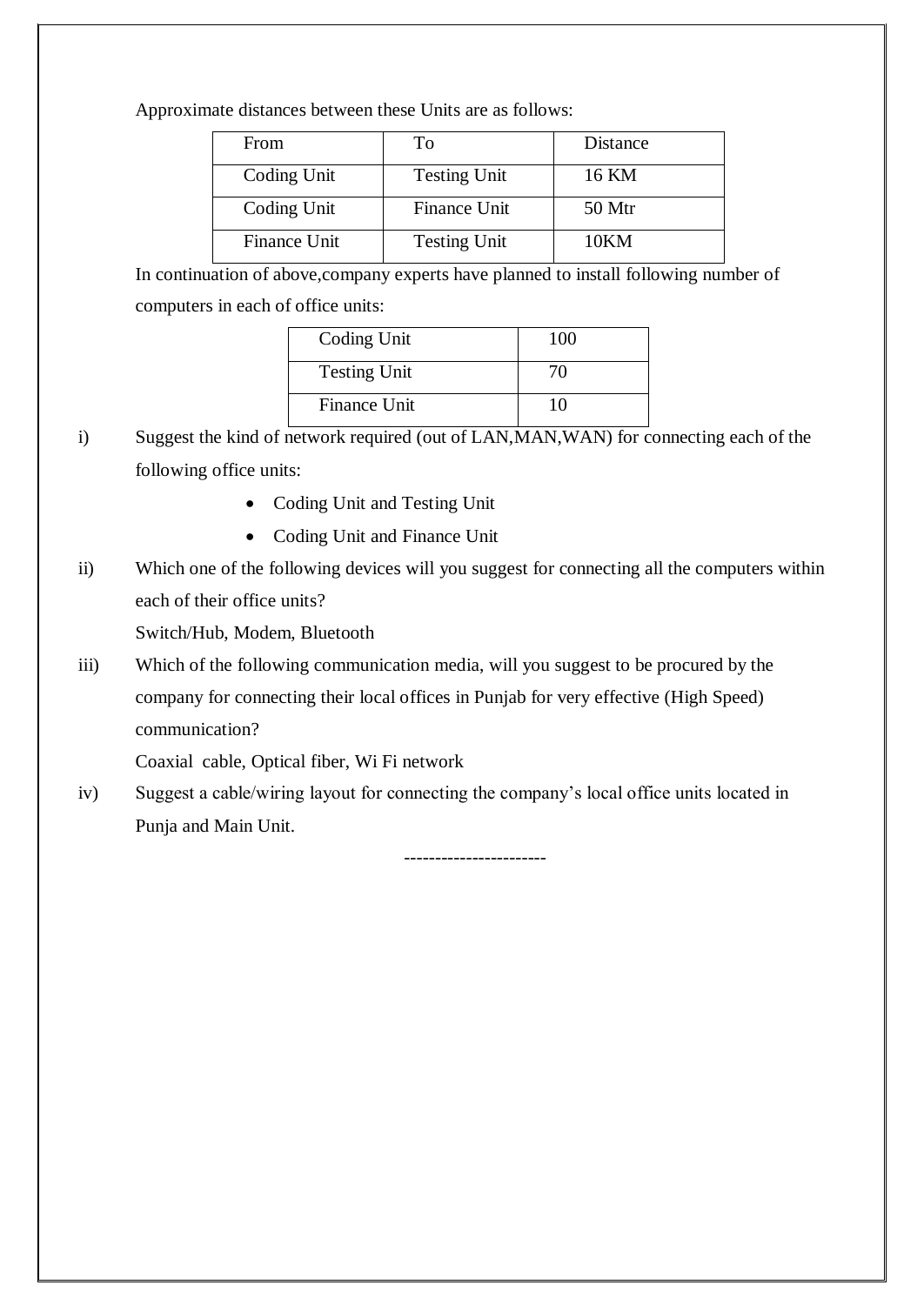# ATOMIC ENERGY CENTRAL SCHOOL No 4,RAWATBHATA Confidence Examination II -2017-18 Max Time: 03 hrs. Class: XII, Physical Education MM: 70 Instructions: All questions are compulsory. Manage the given word limit as per marks allotted. Question paper consists of 26 questions. 1 marks questions must be answered in approximately 10-20 words. 3 marks questions must be answered in approximately 30-50 words. 5 marks questions must be answered in approximately 75-100 words. **OUESTIONS** 1. What is planning in games and sports? 2. Write down the objectives of adventure sports. 3. What do you understand by disorders ? 1 4. What is good posture? 1 5. What do you understand by triad? 6. What do you understand by life style diseases. 1 7. Your grandfather has to attend to the door bells and telephonic calls time and again,name the test appropriate for him to develop the ability. 8. Write down about asthma and suggest two measure to cure it. 9. Describe slow continuous method to develop endurance. 1 10. What is projectile, Write down its applications in the field of sports. 1 11. Explain, how self esteem and body image are related to each other. 12. Describe any three qualities developed through adventure sports. 3 13. What do you understand by food myths? 3 14. What do understand by eating disorder? Explain its various types. 3 15. What do you understand by motor developments in children. 3 16. What is knock out tournament ? Describe any two demerits of it. 3 17. Draw fixture for five teams on league basis . 3 18. Describe any three physiological factors determining speed. 3 19. Describe the consideration in meals intake which should be taken before, during  $\&$  after the competition. 3 20. Draw fixture for 19 teams on knock out basis. Explain the procedure in detail. 5 21. What is circuit training? Draw and suggest ten stations to develop general strength. 5 22. Gender belief still exists in the society in this world even when so many changes have occurred due to education. Discus. 5 23. Suggest methods to develop reaction speed. 5 24. Explain personality. Describe the role of sports in developing the personality. 25. What do you understand by sports injuries? Write down classification & methods to prevent of sports injuries. 5 26. What do you understand by sports training? Describe methods to develop various kinds of strength.5 --------------------------